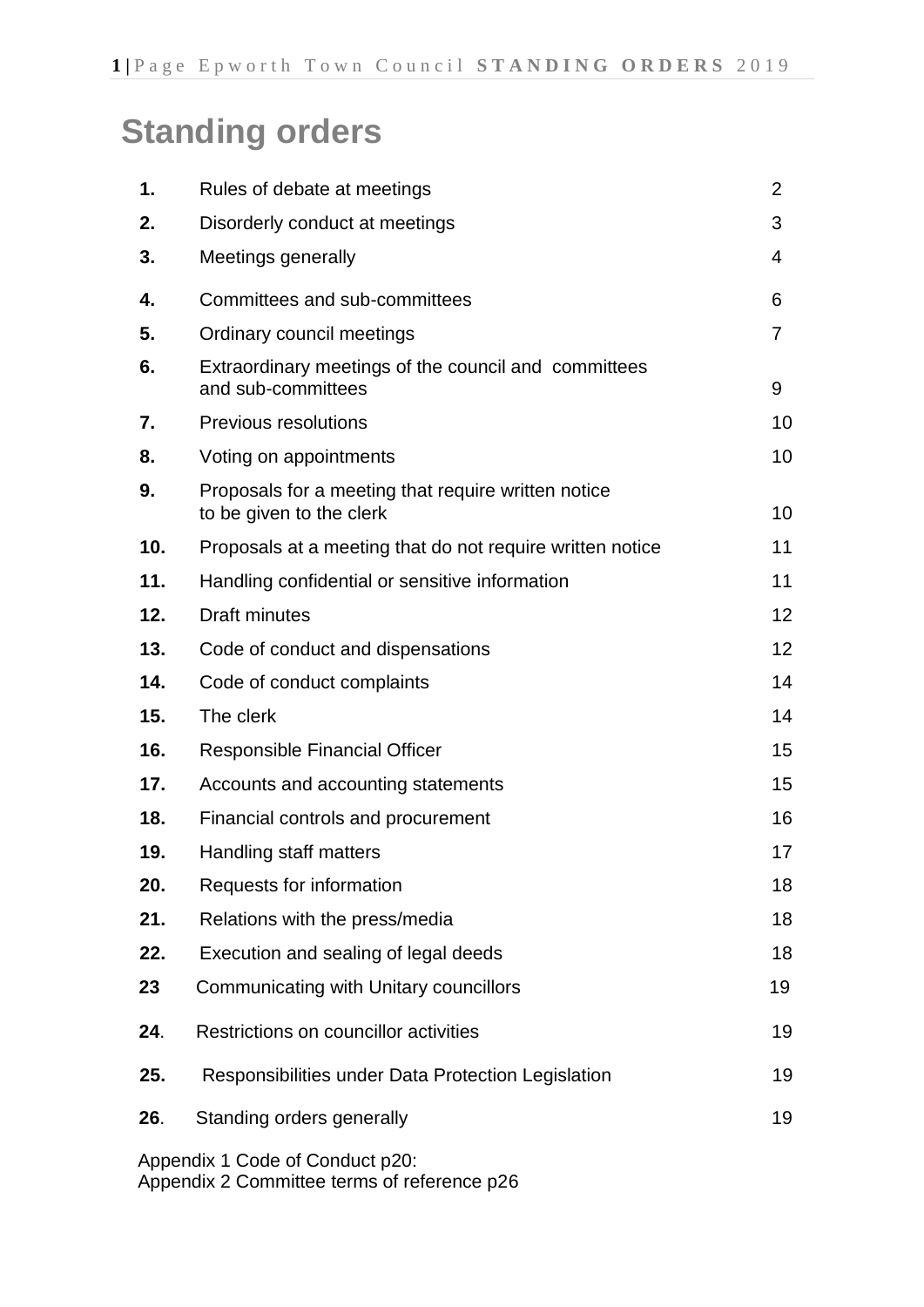## **1. Rules of debate at meetings**

- a Proposals on the agenda shall be considered in the order that they appear unless the order is changed at the discretion of the chairman of the meeting.
- b A proposal (including an amendment) shall not be progressed unless it has been moved and seconded.
- c A proposal on the agenda that is not moved by its proposer may be treated by the chairman of the meeting as withdrawn.
- d If a proposal (including an amendment) has been seconded, it may be withdrawn by the proposer only with the consent of the seconder and the meeting.
- e An amendment is a proposal to remove or add words to a proposal. It shall not negate the proposal.
- f If an amendment to the original proposal is carried, the amended original proposal becomes the substantive proposal upon which further amendment(s) may be moved.
- g N/A
- h A councillor may move an amendment to his own proposal if agreed by the meeting. If a proposal has already been seconded, the amendment shall be with the consent of the seconder and the meeting.
- i If there is more than one amendment to an original or substantive proposal, the amendments shall be moved in the order directed by the chairman.
- j Subject to standing order 1(k) below, only one amendment shall be moved and debated at a time, the order of which shall be directed by the chairman of the meeting.
- k One or more amendments may be discussed together if the chairman of the meeting considers this expedient but each amendment shall be voted upon separately.
- l A councillor may not move more than one amendment to an original or substantive proposal.
- m The mover of an amendment has no right of reply at the end of debate on it.
- n Where a series of amendments to an original proposal are carried, the mover of the original proposal shall have a right of reply either at the end of debate of the first amendment or at the very end of debate on the final substantive proposal immediately before it is put to the vote.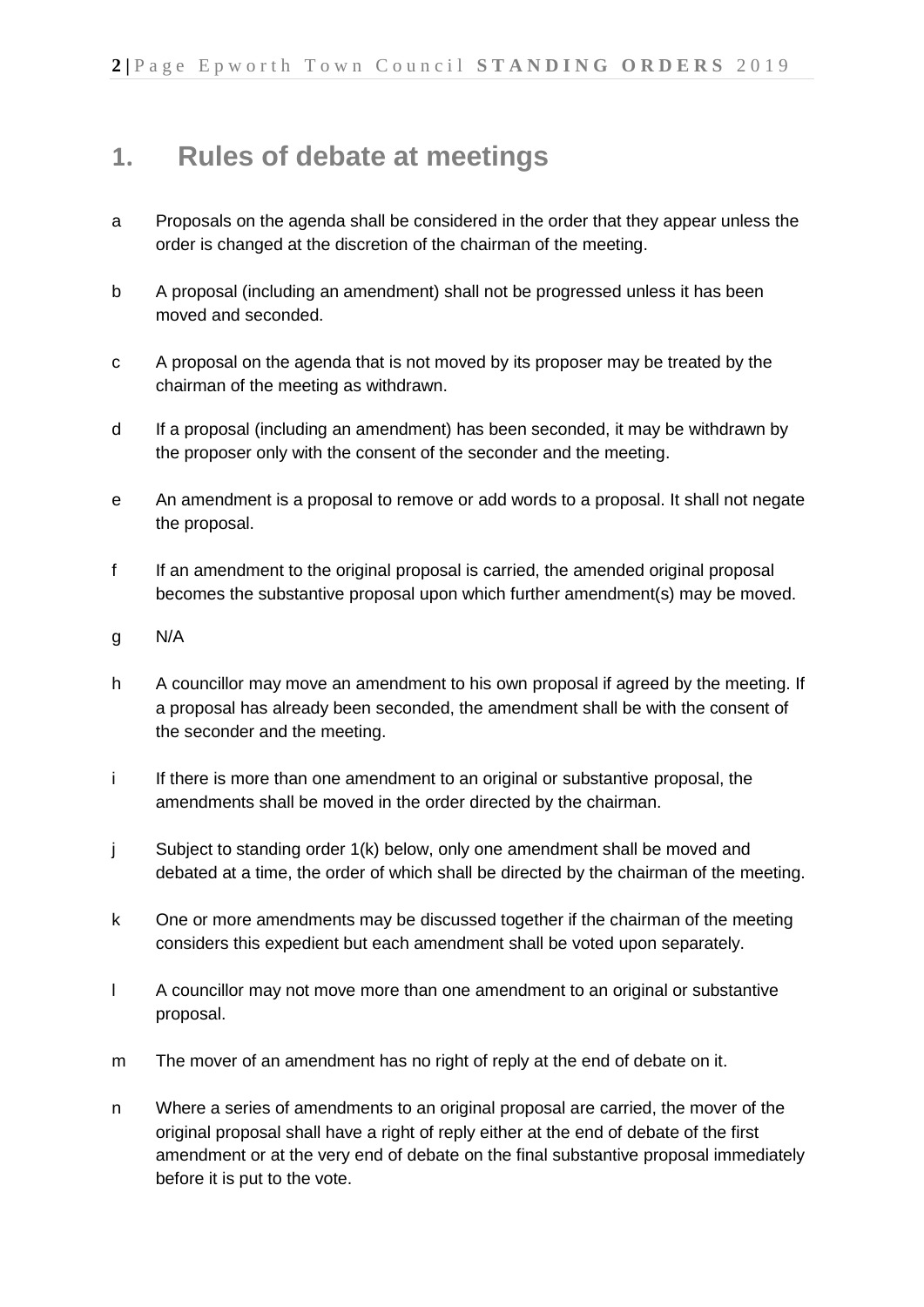- o Unless permitted by the chairman of the meeting, a councillor may speak once in the debate on a proposal except:
	- i. to speak on an amendment moved by another councillor;
	- ii. to move or speak on another amendment if the proposal has been amended since he last spoke;
	- iii. to make a point of order;
	- iv. to give a personal explanation; or
	- v. in exercise of a right of reply.
- p During the debate of a proposal, a councillor may interrupt only on a point of order or a personal explanation and the councillor who was interrupted shall stop speaking. A councillor raising a point of order shall identify the standing order which he considers has been breached or specify the other irregularity in the proceedings of the meeting he is concerned by.
- q A point of order shall be decided by the chairman of the meeting and his decision shall be final.
- r When a proposal is under debate, no other proposal shall be moved except:
	- i. to amend the proposal;
	- ii. to proceed to the next business;
	- iii. to adjourn the debate;
	- iv. to put the proposal to a vote;
	- v. to ask a person to be no longer heard or to leave the meeting;
	- vi. to refer a proposal to a committee or sub-committee for consideration;
	- vii. to exclude the public and press;
	- viii. to adjourn the meeting; or
	- ix. to suspend particular standing order(s) excepting those which reflect mandatory statutory requirements.
- s Before an original or substantive proposal is put to the vote, the chairman of the meeting shall be satisfied that the proposal has been sufficiently debated and that the mover of the proposal under debate has exercised or waived his right of reply.
- t Excluding proposals moved under "standing order" 1(r) above, the contributions or speeches by a councillor shall relate only to the proposal under discussion and shall not exceed **2** minutes without the consent of the chairman of the meeting.

## **2. Disorderly conduct at meetings**

a No person shall obstruct the transaction of business at a meeting or behave offensively or improperly. If this standing order is ignored, the chairman of the meeting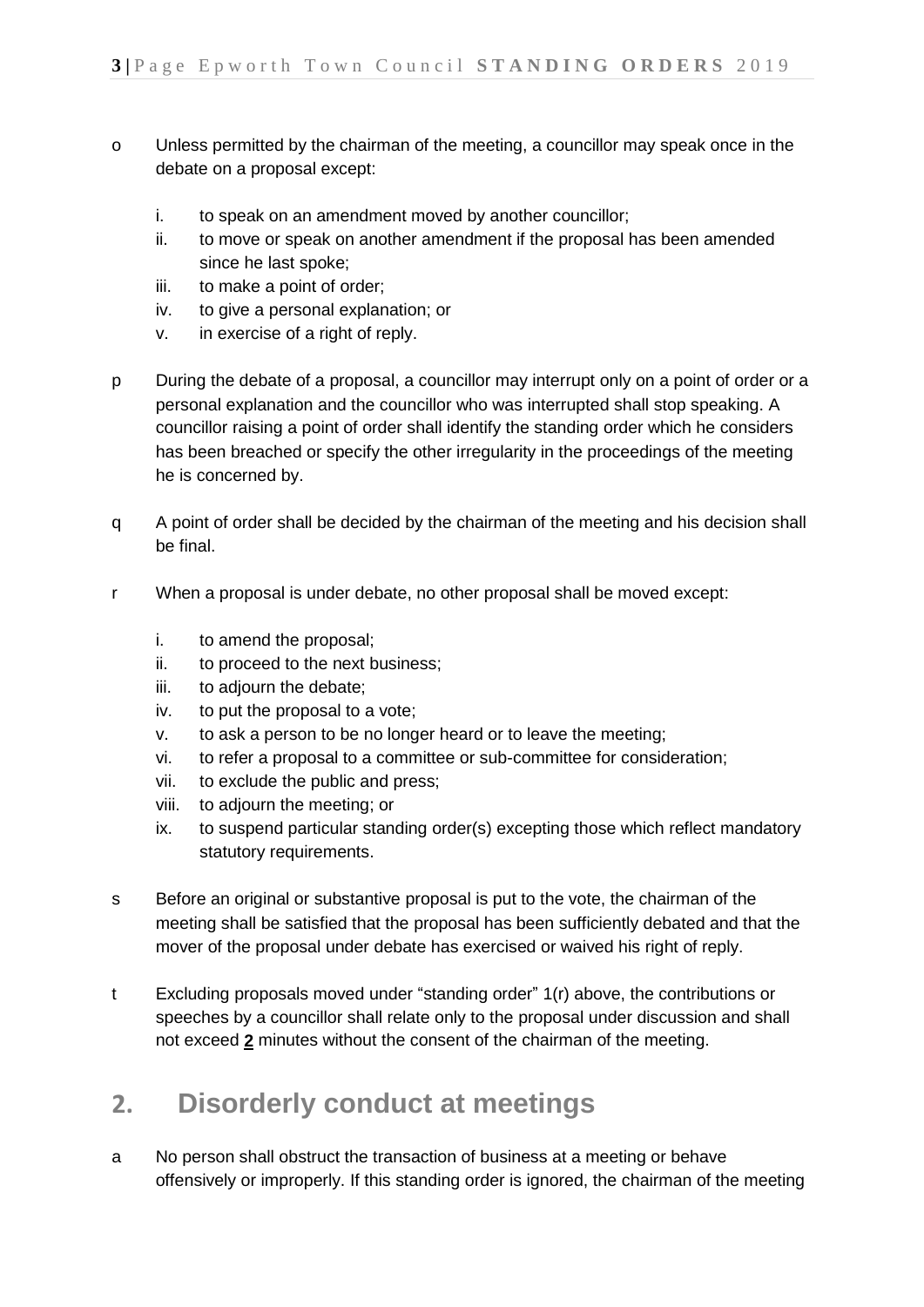shall request such person(s) to moderate or improve their conduct.

- b If person(s) disregard the request of the chairman of the meeting to moderate or improve their conduct, any councillor or the chairman of the meeting may move that the person be no longer heard or excluded from the meeting. The proposal, if seconded, shall be put to the vote without discussion.
- c If a resolution made under standing order 2(b) above is ignored, the chairman of the meeting may take further reasonable steps to restore order or to progress the meeting. This may include temporarily suspending or closing the meeting.

### **3. Meetings generally**

- **Full Council meetings**
- **Committee meetings**
- $\blacksquare$ a **Meetings shall not take place in premises which at the time of the meeting are used for the supply of alcohol, unless no other premises are available free of charge or at a reasonable cost.**
- $\blacksquare$ b **The minimum three clear days for notice of a meeting does not include the day on which notice was issued, the day of the meeting, a Sunday, a day of the Christmas break, a day of the Easter break or of a bank holiday or a day appointed for public thanksgiving or mourning.**
- $\mathcal{L}_{\mathcal{A}}$ c **The minimum three clear days' public notice for a meeting does not include the day on which the notice was issued or the day of the meeting unless the meeting is convened at shorter notice OR in exceptional circumstances**
- d **Meetings shall be open to the public unless their presence is prejudicial to the public interest by reason of the confidential nature of the business to be transacted or for other special reasons. The public's exclusion from part or all of a meeting shall be by a resolution which shall give reasons for the public's exclusion.**
	- e Members of the public may make representations, answer questions and give evidence at a meeting which they are entitled to attend in respect of the business on the agenda.
	- f The period of time designated for public participation at a meeting in accordance with standing order 3(e) above shall not exceed 6 minutes unless directed by the chairman of the meeting.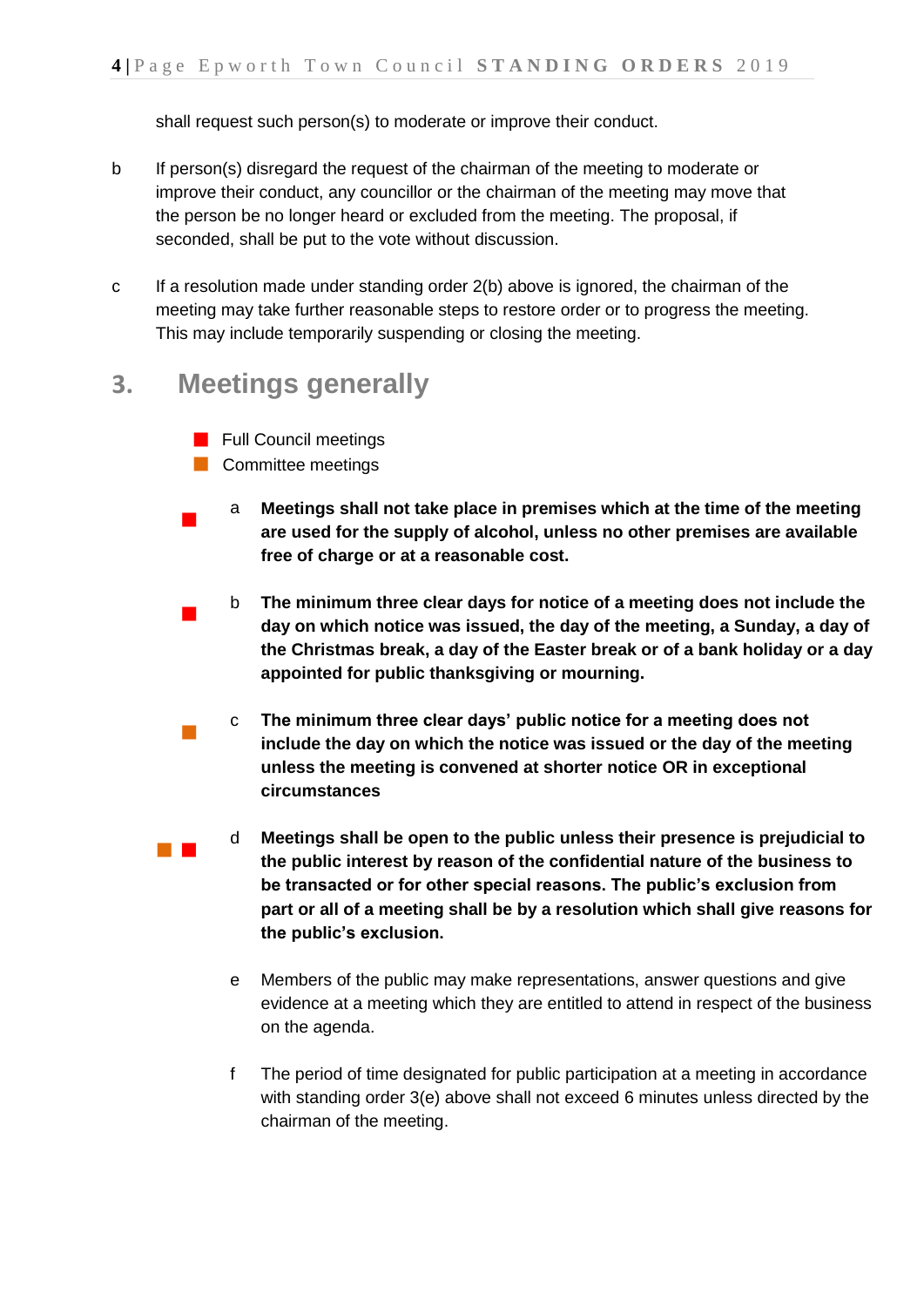- g Subject to standing order 3(f) above, a member of the public shall not speak for more than 3 minutes.
- h In accordance with standing order 3(e) above, a question shall not require a response at the meeting nor start a debate on the question. The chairman of the meeting may direct that a written or oral response be given.
- i N/A

 $\blacksquare$ 

- j A person who speaks at a meeting shall direct his comments to the chairman of the meeting.
- k Only one person is permitted to speak at a time. If more than one person wants to speak, the chairman of the meeting shall direct the order of speaking.
- $\mathcal{L}_{\text{max}}$ l **The press shall be provided with reasonable facilities for the taking of their report of all or part of a meeting at which they are entitled to be present**.
	- $\mathcal{L}_{\mathcal{A}}$ m **Subject to standing orders which indicate otherwise, anything authorised or required to be done by, to or before the Chairman of the Council may in his absence be done by, to or before the Vice-Chairman of the Council (if any).**
		- n **The Chairman, if present, shall preside at a meeting. If the Chairman is absent from a meeting, the Vice-Chairman, if present, shall preside. If both the Chairman and the Vice-Chairman are absent from a meeting, a councillor as chosen by the councillors present at the meeting shall preside at the meeting.**
- $\sim 10^{-1}$ o **Subject to a meeting being quorate, all questions at a meeting shall be decided by a majority of the councillors or councillors with voting rights present and voting.**
	- p **The chairman of a meeting may give an original vote on any matter put to the vote, and in the case of an equality of votes may exercise his casting vote whether or not he gave an original vote.**

*See standing orders 5(i) and (j) below for the different rules that apply in the election of the Chairman of the Council at the annual meeting of the council.*

q **Unless standing orders provide otherwise, voting on a question shall be by a show of hands. At the request of a councillor, the voting on any question shall be recorded so as to show whether each councillor present and voting gave his vote for or against that question.** Such a request shall be made before moving on to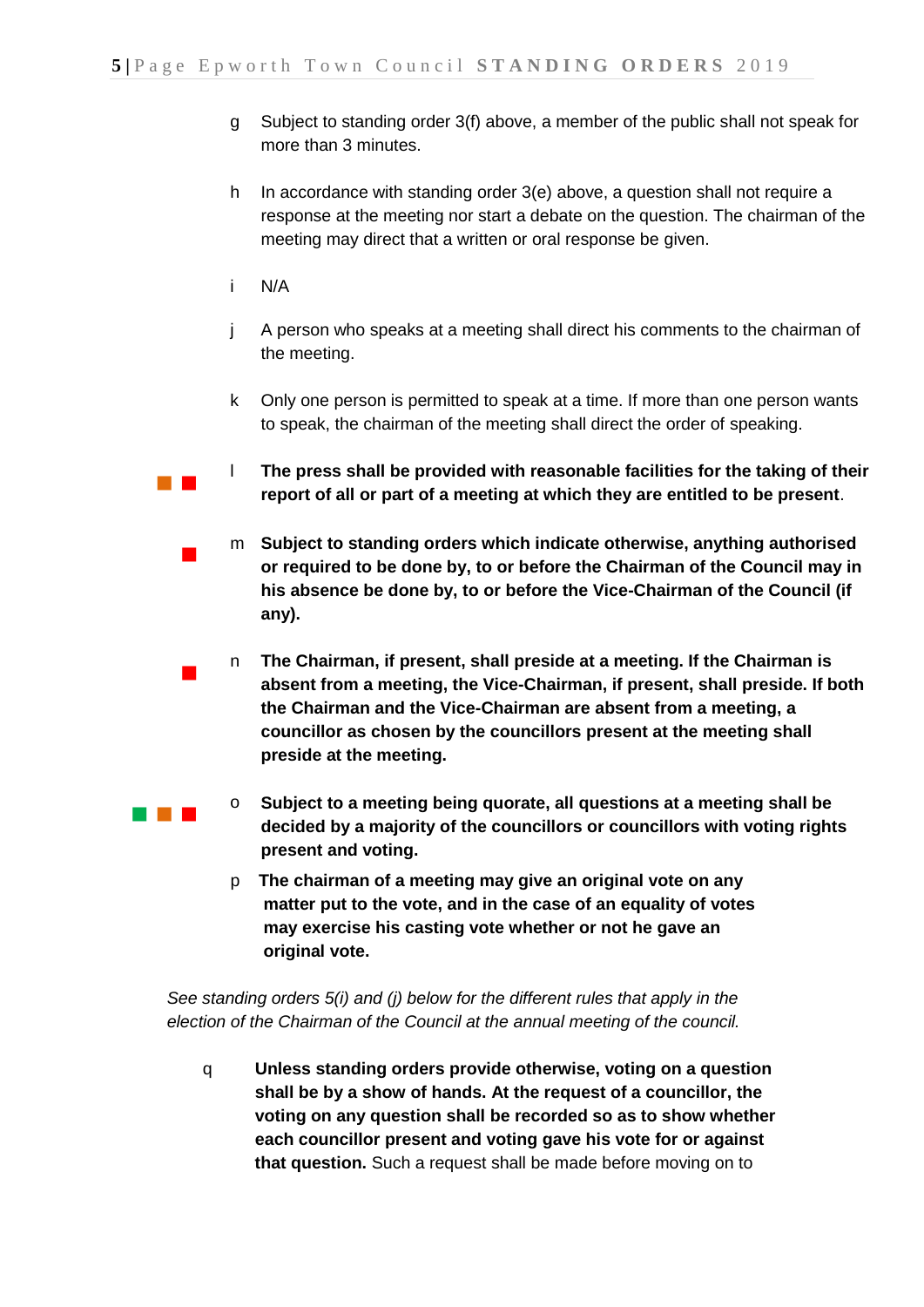the next item of business on the agenda.

- r The minutes of a meeting shall include an accurate record of the following:
	- i. the time and place of the meeting;
	- ii. the names of councillors present and absent;
	- iii. interests that have been declared by councillors and non-councillors with voting rights;
	- iv. whether a councillor or non-councillor with voting rights left the meeting when matters that they held interests in were being considered;
	- v. if there was a public participation session; and
	- vi. the resolutions made.

*s* **A councillor or a non-councillor with voting rights who has a disclosable pecuniary interest or another interest as set out in the council's code of conduct in a matter being considered at a meeting is subject to statutory limitations or restrictions under the code on his right to participate and vote on that matter.**

t **No business may be transacted at a full council meeting unless at least onethird of the whole number of members of the council are present and in no case shall the quorum of a meeting be less than five.**

u **If a meeting is or becomes inquorate no business shall be transacted** and the meeting shall be closed. The business on the agenda for the meeting shall be adjourned to another meeting.

v A meeting shall not exceed a period of **2 1/2** hours

## **4. Committees and sub-committees**

- a **Unless the council determines otherwise, a committee may appoint a sub-committee whose terms of reference and members shall be determined by the committee.**
- b **The members of a committee may include non-councillors unless it is a committee which regulates and controls the finances of the council.**
- c **Unless the council determines otherwise, all the members of an advisory committee and a sub-committee of the advisory committee may be noncouncillors.**
- d The council may appoint standing committees or other committees as may be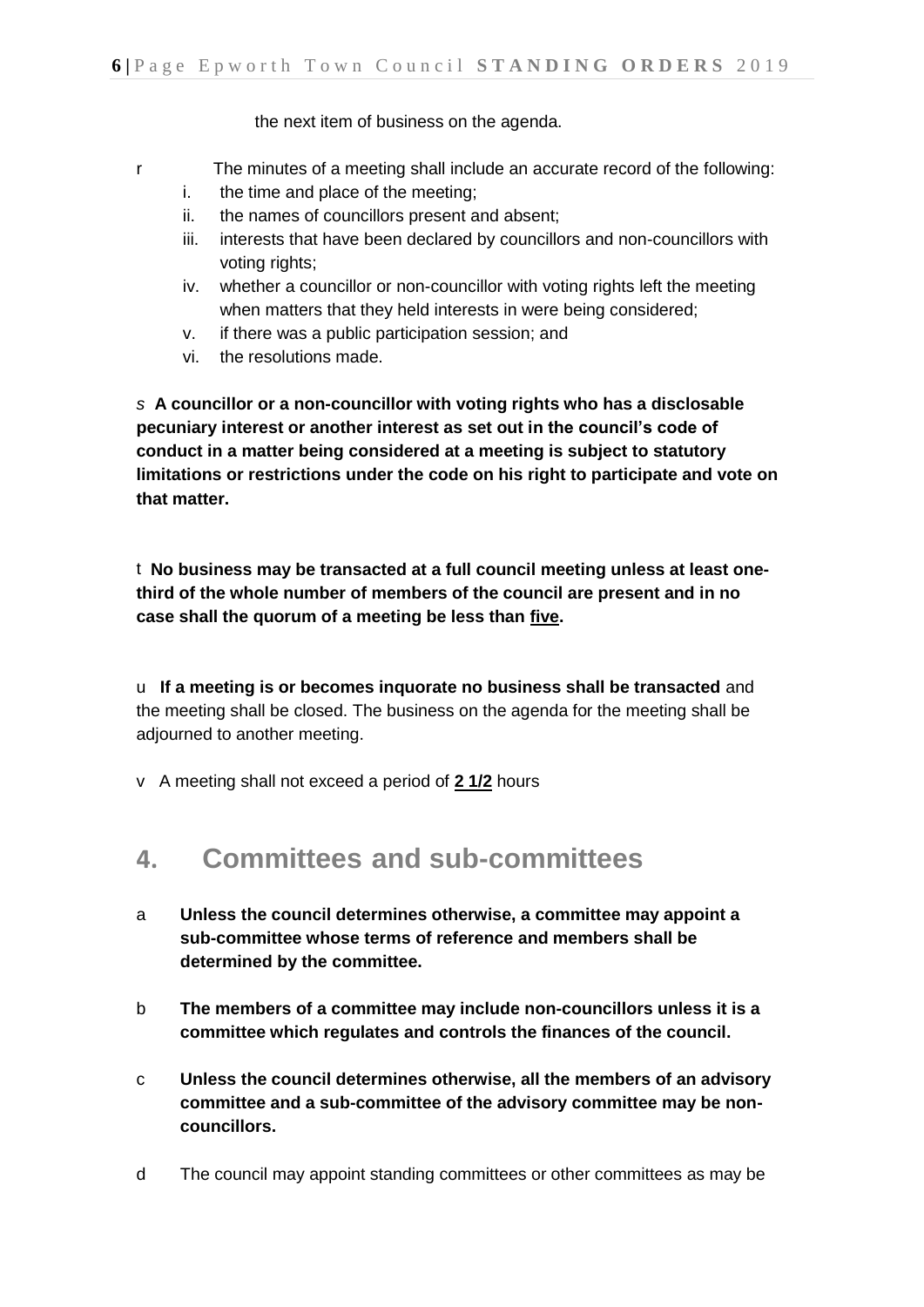necessary, and:

- i. shall determine their terms of reference;
- ii. shall determine the number and time of the ordinary meetings of a standing committee up until the date of the next annual meeting of full council;
- iii. shall permit a committee, other than in respect of the ordinary meetings of a committee, to determine the number and time of its meetings;
- iv. shall, subject to standing orders 4(b) and (c) above, appoint and determine the terms of office of members of such a committee;
- v. may, subject to standing orders 4(b) and (c) above, appoint and determine the terms of office of the substitute members to a committee whose role is to replace the ordinary members at a meeting of a committee if the ordinary members of the committee confirm to the clerk before the meeting that they are unable to attend;
- vi. shall, after it has appointed the members of a standing committee, appoint the chairman of the standing committee;
- vii. shall permit a committee other than a standing committee, to appoint its own chairman at the first meeting of the committee;
- viii. shall determine the place, notice requirements and quorum for a meeting of a committee and a sub-committee which shall be no less than three;
- ix. shall determine if the public may participate at a meeting of a committee;
- x. shall determine if the public and press are permitted to attend the meetings of a sub-committee and also the advance public notice requirements, if any, required for the meetings of a sub-committee;
- xi. shall determine if the public may participate at a meeting of a subcommittee that they are permitted to attend; and
- xii. may dissolve a committee.

## **5. Ordinary council meetings**

- **a In an election year, the annual meeting of the council shall be held on or within 14 days following the day on which the new councillors elected take office.**
- **b In a year which is not an election year, the annual meeting of a council shall be held on such day in May as the council may direct.**
- c **If no other time is fixed, the annual meeting of the council shall take place at 7pm.**
- d **In addition to the annual meeting of the council, at least three other ordinary meetings shall be held in each year on such dates and times as the council directs.**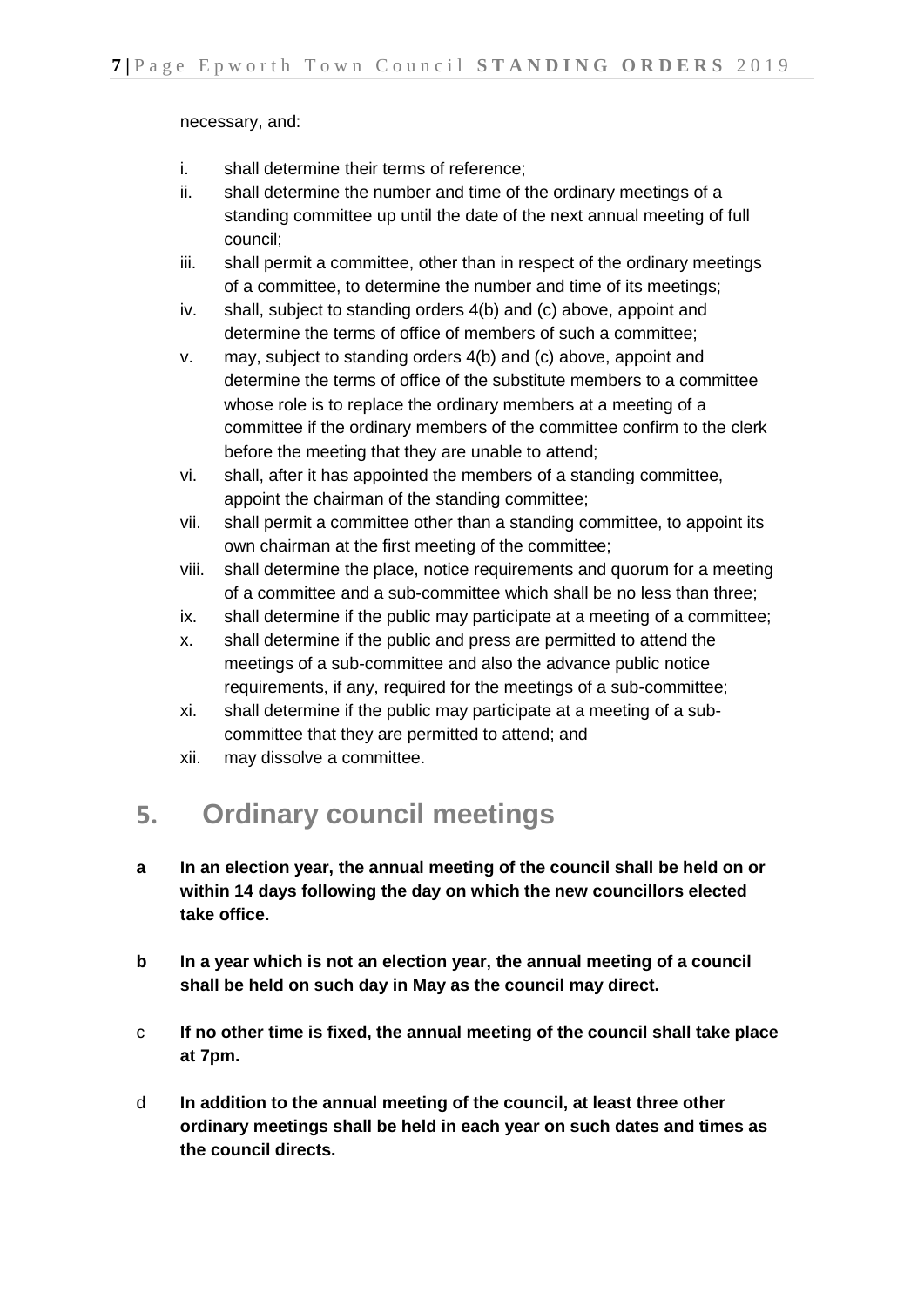- **e The first business conducted at the annual meeting of the council shall be the election of the Chairman and Vice-Chairman (if any) of the Council.**
- **f The Chairman of the Council, unless he has resigned or becomes disqualified, shall continue in office and preside at the annual meeting until his successor is elected at the next annual meeting of the council.**
- **g The Vice-Chairman of the Council, if any, unless he resigns or becomes disqualified, shall hold office until immediately after the election of the Chairman of the Council at the next annual meeting of the council.**
- **h In an election year, if the current Chairman of the Council has not been reelected as a member of the council, he shall preside at the meeting until a successor Chairman of the Council has been elected. The current Chairman of the Council shall not have an original vote in respect of the election of the new Chairman of the Council but must give a casting vote in the case of an equality of votes.**
- **i In an election year, if the current Chairman of the Council has been reelected as a member of the council, he shall preside at the meeting until a new Chairman of the Council has been elected. He may exercise an original vote in respect of the election of the new Chairman of the Council and must give a casting vote in the case of an equality of votes.**
- j Following the election of the Chairman of the Council and Vice-Chairman (if any) of the Council at the annual meeting of the council, the business of the annual meeting shall include:
	- i. **In an election year, delivery by the Chairman of the Council and councillors of their acceptance of office forms unless the council resolves for this to be done at a later date**. **In a year which is not an election year, delivery by the Chairman of the Council of his acceptance of office form unless the council resolves for this to be done at a later date; and may also include:**
	- ii. Confirmation of the accuracy of the minutes of the last meeting of the council;
	- iii. Receipt of the minutes of the last meeting of a committee;
	- iv. Consideration of the recommendations made by a committee;
	- v. Review of delegation arrangements to committees, sub-committees, staff and other local authorities;
	- vi. Review of the terms of reference for committees;
	- vii. Appointment of members to existing committees;
	- viii. Appointment of any new committees in accordance with standing order 4 above;
	- ix. Review and adoption of appropriate standing orders and financial regulations;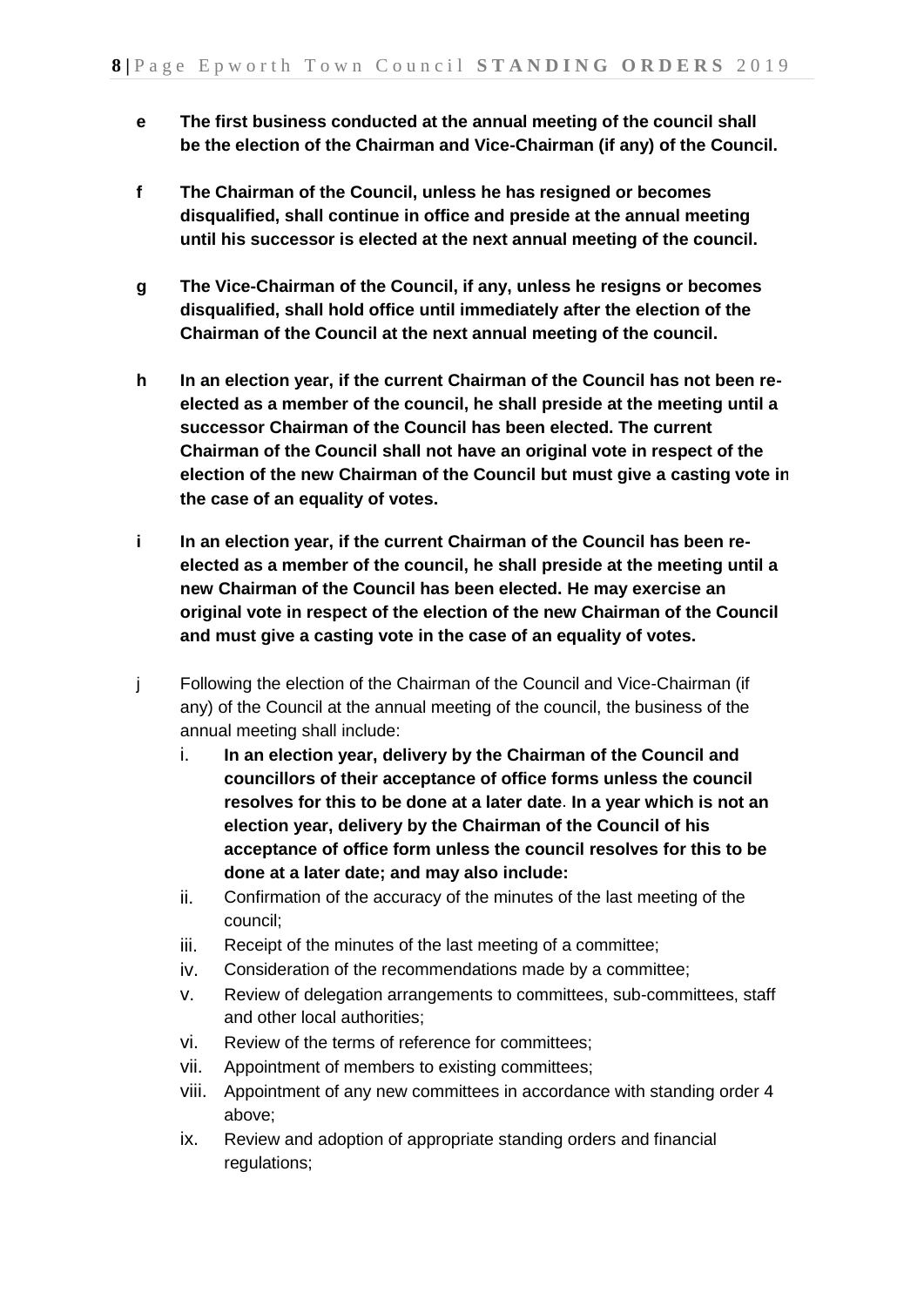- x. Review of arrangements, including any charters and agency agreements, with other local authorities and review of contributions made to expenditure incurred by other local authorities;
- xi. Review of representation on or work with external bodies and arrangements for reporting back;
- xii. In an election year, to make arrangements with a view to the council becoming eligible to exercise the general power of competence in the future;
- xiii. Review of inventory of land and assets including buildings and office equipment;
- xiv. Confirmation of arrangements for insurance cover in respect of all insured risks;
- xv. Review of the council's and/or staff subscriptions to other bodies;
- xvi. Review of the council's complaints procedure;
- xvii. Review of the council's procedures for handling requests made under the Freedom of Information Act 2000 and the Data Protection Act 1998 (as amended);
- xviii. Review of the council's policy for dealing with the press/media; and
- xix. Determining the time and place of ordinary meetings of the full council up to and including the next annual meeting of full council.
- **6. Extraordinary meetings of the council and committees and sub-committees**
- **a The Chairman of the Council may convene an extraordinary meeting of the council at any time.**
- b **If the Chairman of the Council does not or refuses to call an extraordinary meeting of the council within seven days of having been requested in writing to do so by two councillors, any two councillors may convene an extraordinary meeting of the council. The public notice giving the time, place and agenda for such a meeting must be signed by the two councillors.**
- c The chairman of a committee [or a sub-committee] may convene an extraordinary meeting of the committee [or the sub-committee] at any time.
- d If the chairman of a committee [or a sub-committee] does not or refuses to call an extraordinary meeting within 7 days of having been requested by to do so by 2 members of the committee [or the sub-committee], any 2 members of the committee [and the sub-committee] may convene an extraordinary meeting of a committee [and a sub-committee].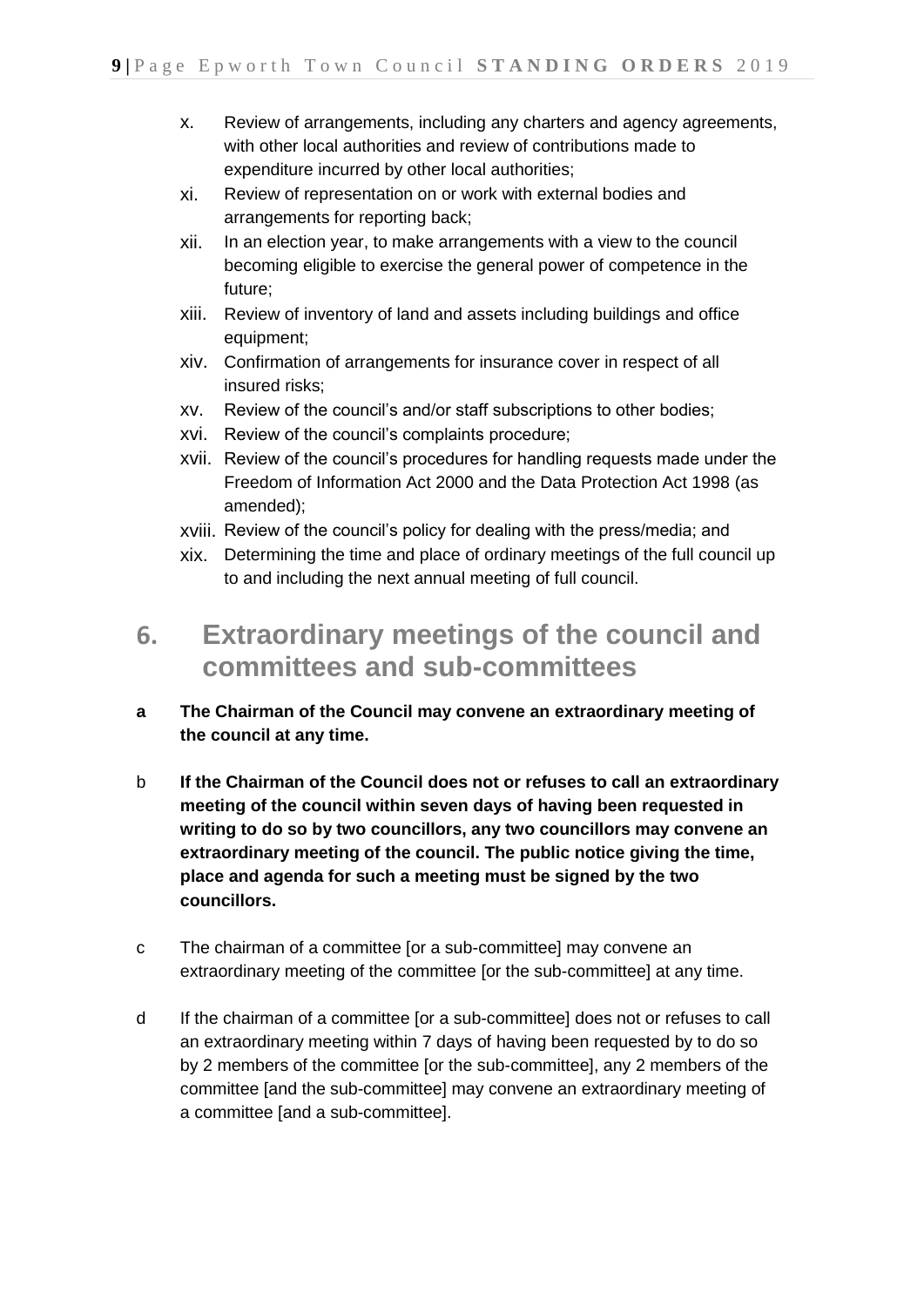## **7. Previous resolutions**

- a A resolution shall not be reversed within six months except either by a special proposal, which requires written notice by at least **5** councillors to be given to the Proper Officer in accordance with standing order 9 below, or by a proposal moved in pursuance of the recommendation of a committee or a subcommittee.
- b When a proposal moved pursuant to standing order 7(a) above has been disposed of, no similar proposal may be moved within a further six months.

## **8. Voting on appointments**

a Where more than two persons have been nominated for a position to be filled by the council and none of those persons has received an absolute majority of votes in their favour, the name of the person having the least number of votes shall be struck off the list and a fresh vote taken. This process shall continue until a majority of votes is given in favour of one person. A tie in votes may be settled by the casting vote exercisable by the chairman of the meeting.

## **9. Proposals for a meeting that require written notice to be given to the clerk**

- a A **proposal** shall relate to the responsibilities of the meeting which it is tabled for and in any event shall relate to the performance of the council's statutory functions, powers and obligations or an issue which specifically affects the council's area or its residents.
- b No **proposal** may be moved at a meeting unless it is on the agenda and the mover has given written notice of its wording to the clerk **for publication on the agenda** at least 3 clear days before the meeting. Clear days do not include the day of the notice or the day of the meeting.
- c The clerk may, before including a **proposal** on the agenda received in accordance with standing order 9(b) above, correct obvious grammatical or typographical errors in the wording of the motion.
- d If the clerk considers the wording of a **proposal** received in accordance with standing order 9(b) above is not clear in meaning, the **proposal** shall be rejected until the mover of the **proposal** resubmits it in writing to the clerk so that it can be understood at least 3 clear days before the meeting.
- e If the wording or subject of a **proposal** is considered improper, the clerk shall consult with the chairman of the forthcoming meeting or, as the case may be,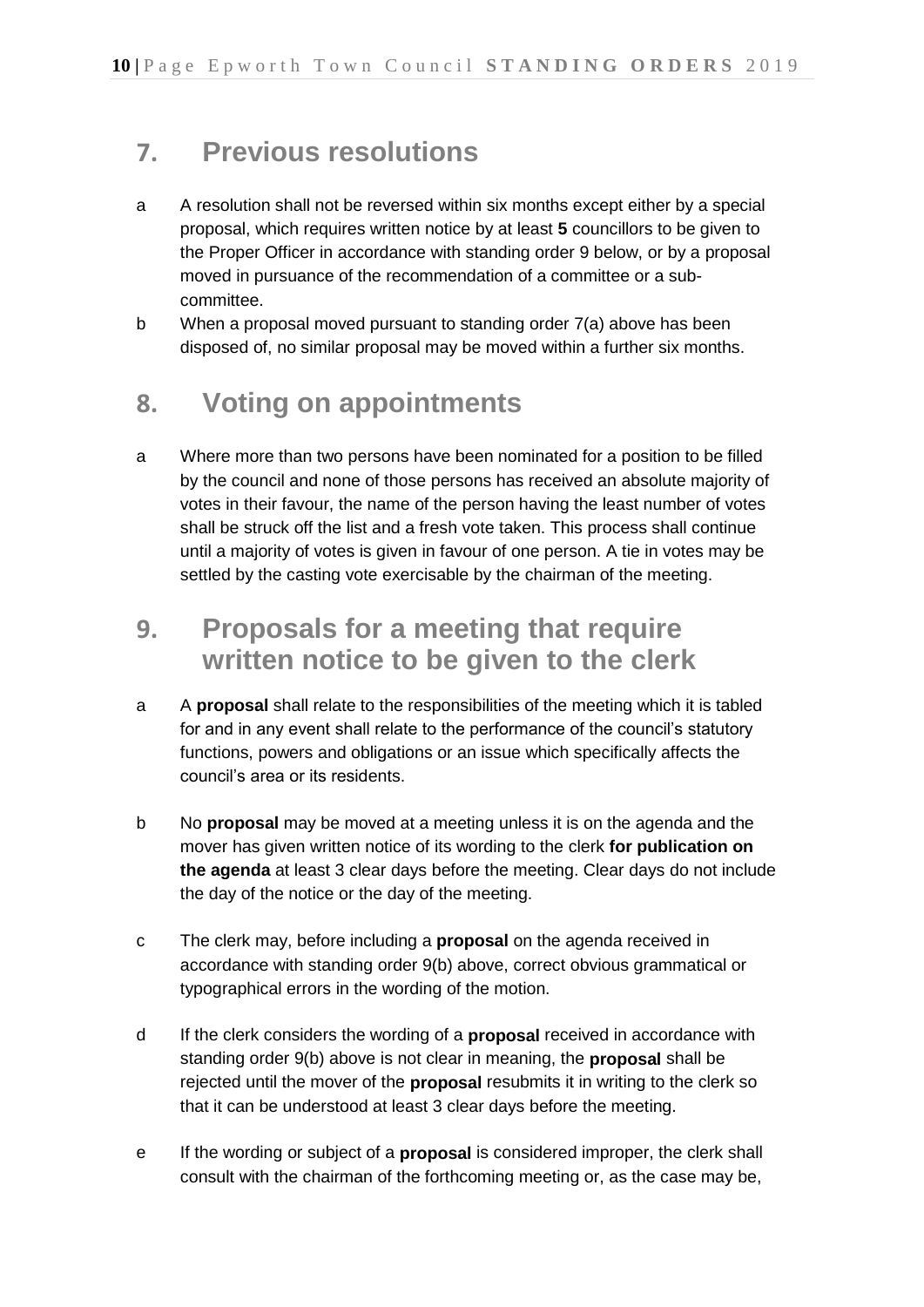the councillors who have convened the meeting, to consider whether the **proposal** shall be included in the agenda or rejected.

- f Subject to standing order 9(e) above, the decision of the clerk as to whether or not to include the **proposal** on the agenda shall be final.
- g **A record will be kept of all written proposals,** rejected proposals will have reason for rejection recorded.

## **10. Proposals at a meeting that do not require written notice**

- a The following proposals may be moved at a meeting without written notice to the clerk;
	- i. to correct an inaccuracy in the draft minutes of a meeting;
	- ii. to move to a vote;
	- iii. to defer consideration of a proposal;
	- iv. to refer a proposal to a particular committee or sub-committee;
	- v. to appoint a person to preside at a meeting;
	- vi. to change the order of business on the agenda;
	- vii. to proceed to the next business on the agenda;
	- viii. to require a written report;
	- ix. to appoint a committee or sub-committee and their members;
	- x. to extend the time limits for speaking;
	- xi. to exclude the press and public from a meeting in respect of confidential or sensitive information which is prejudicial to the public interest;
	- xii. to not hear further from a councillor or a member of the public;
	- xiii. to exclude a councillor or member of the public for disorderly conduct;
	- xiv. to temporarily suspend the meeting;
	- xv. to suspend a particular standing order (unless it reflects mandatory statutory requirements);
	- xvi. to adjourn the meeting; or
	- xvii. to close a meeting.

## **11. Handling confidential or sensitive information**

- a The agenda, papers that support the agenda and the minutes of a meeting shall not disclose or otherwise undermine confidential or sensitive information which for special reasons would not be in the public interest.
- b Councillors and staff shall not disclose confidential or sensitive information which for special reasons would not be in the public interest.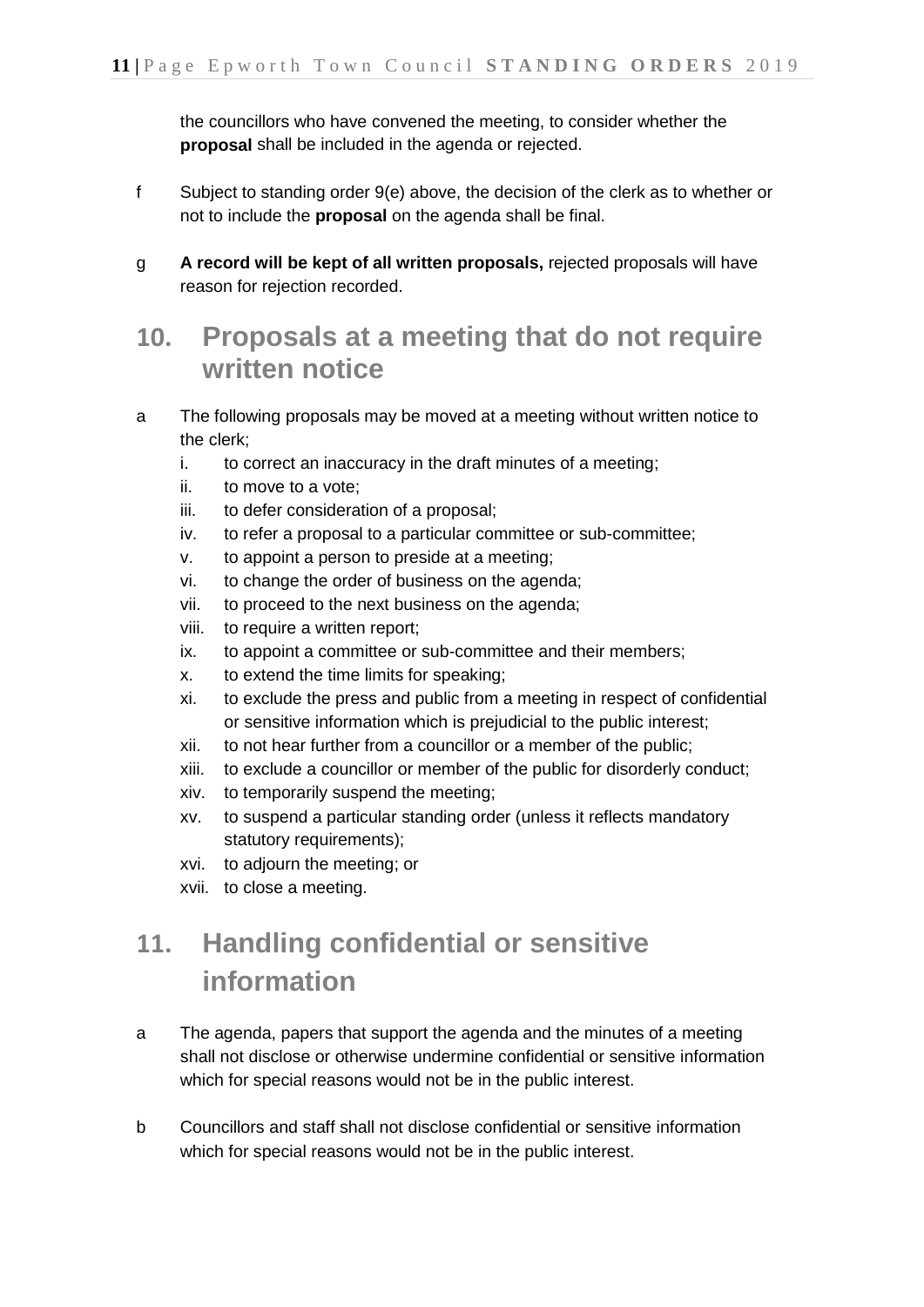## **12. Draft minutes**

- a If the draft minutes of a preceding meeting have been served on councillors with the agenda to attend the meeting at which they are due to be approved for accuracy, they shall be taken as having been read.
- b There shall be no discussion about the draft minutes of a preceding meeting except in relation to their accuracy. A proposal to correct an inaccuracy in the draft minutes shall be moved in accordance with standing order 10(a)(i) above.
- c The accuracy of draft minutes, including any amendment(s) made to them, shall be confirmed by resolution and shall be signed by the chairman of the meeting and stand as an accurate record of the meeting to which the minutes relate.

If the chairman of the meeting does not consider the minutes to be an

d

accurate record of the meeting to which they relate, he shall sign the minutes and include a paragraph in the following terms or to the same effect:

"The chairman of this meeting does not believe that the minutes of the meeting of the ( ) held on [date] in respect of ( ) were a correct record but his view was not upheld by the meeting and the minutes are confirmed as an accurate record of the proceedings."

e Upon a resolution which confirms the accuracy of the minutes of a meeting, **the draft minutes or recordings of the meeting for which approved minutes exist shall be destroyed.**

## **13. Code of conduct and dispensations**

- a All councillors and non-councillors with voting rights shall observe the code of conduct adopted by the council.
- b Unless he has been granted a dispensation, a councillor or non-councillor with voting rights shall withdraw from a meeting when it is considering a matter in which he has a disclosable pecuniary interest. He may return to the meeting after it has considered the matter in which he had the interest.
- c Unless he has been granted a dispensation, a councillor or non-councillor with voting rights shall withdraw from a meeting when it is considering a matter in which he has another interest if so required by the council's code of conduct. He may return to the meeting after it has considered the matter in which he had the interest.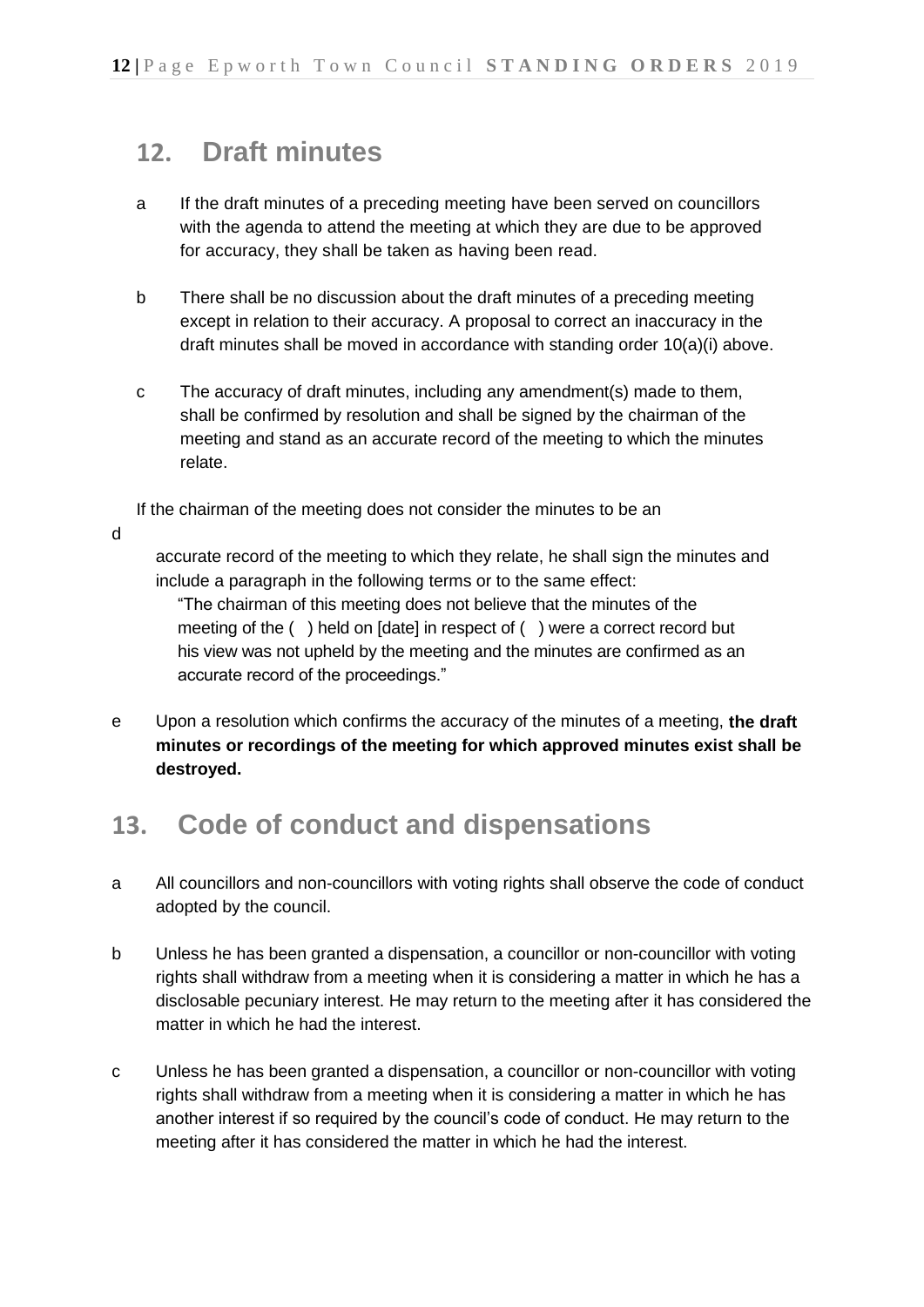- d **Dispensation requests shall be in writing and submitted to the clerk** as soon as possible before the meeting, or failing that, at the start of the meeting for which the dispensation is required.
- e A decision as to whether to grant a dispensation shall be made by the clerk and that decision is final.
- f A dispensation request shall confirm:
	- i. the description and the nature of the disclosable pecuniary interest or other interest to which the request for the dispensation relates;
	- ii. whether the dispensation is required to participate at a meeting in a discussion only or a discussion and a vote;
	- iii. the date of the meeting or the period (not exceeding four years) for which the dispensation is sought; and
	- iv. an explanation as to why the dispensation is sought.
- g Subject to standing orders 13(d) and (f) above, dispensations requests shall be considered by the clerk before the meeting or, if this is not possible, at the start of the meeting for which the dispensation is required.
- **h A dispensation may be granted in accordance with standing order 13(e) above if having regard to all relevant circumstances the following applies:**
	- **i. without the dispensation the number of persons prohibited from participating in the particular business would be so great a proportion of the meeting transacting the business as to impede the transaction of the business or**
	- **ii. granting the dispensation is in the interests of persons living in the council's area or**
	- **iii. it is otherwise appropriate to grant a dispensation.**
- i Councillors with a prejudicial interest in relation to any item of business being transacted at a meeting may (i) make representations, (ii) answer questions and (iii) give evidence relating to the business being transacted but must, thereafter, leave the room or chamber.

If paragraph 12(2) of the code of conduct contained in the Local Authorities (Model Code of Conduct) Order 2007 (SI No.1159) has been adopted by the Council or pursuant to relevant provisions in a statutory code of conduct in force at the time, councillors may exercise the rights contained in standing order 7.3 in Appendix 1 below only if members of the public are permitted to (i) make representations, (ii) answer questions and (iii) give evidence relating to the business being transacted.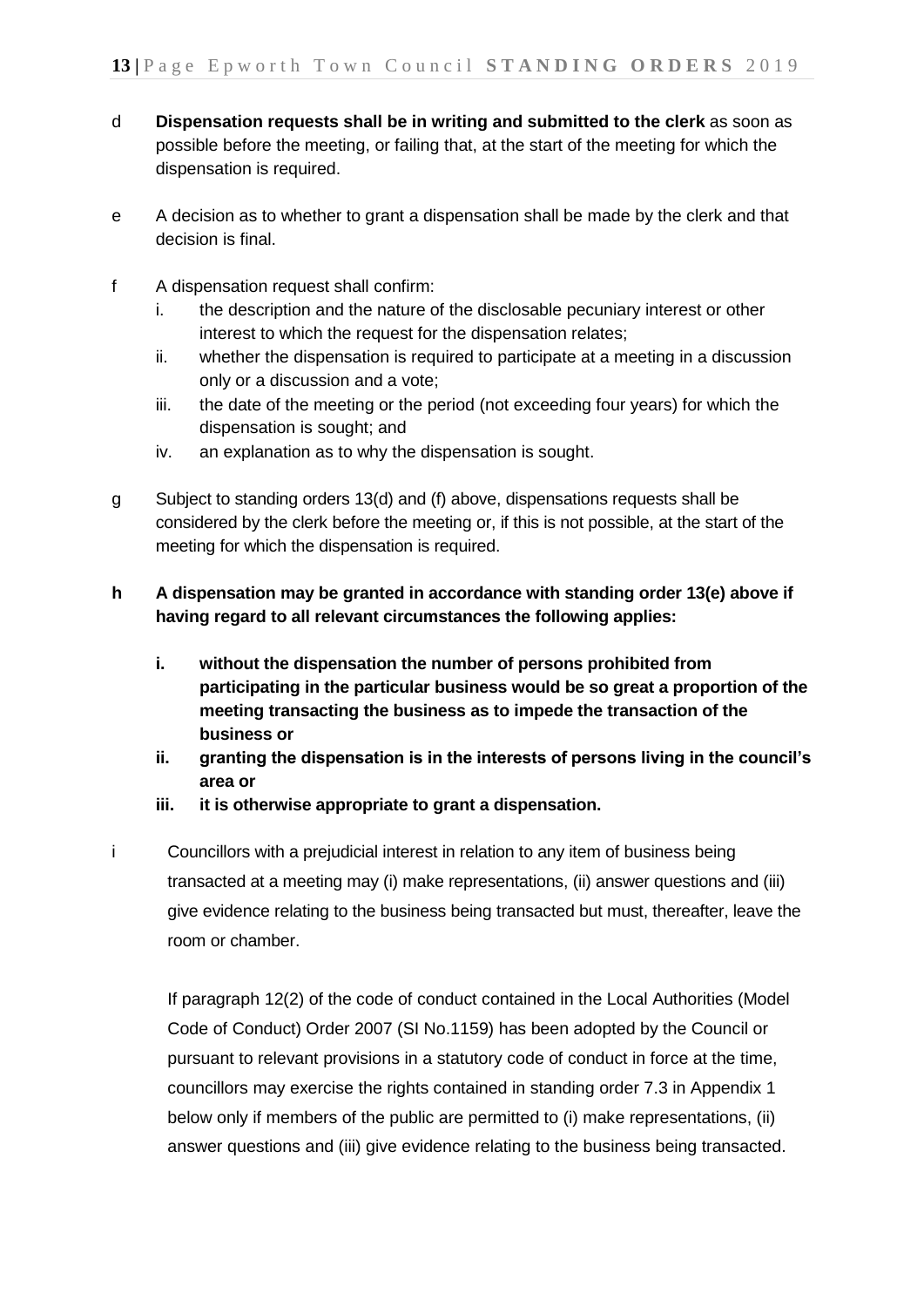## **14. Code of conduct complaints**

- a Upon notification by the Unitary Council that it is dealing with a complaint that a councillor or non-councillor with voting rights has breached the council's code of conduct, the clerk shall, subject to standing order 11 above, report this to the Personnel Committee.
- b Where the notification in standing order 14(a) above relates to a complaint made about the clerk, the clerk shall notify the Chairman of Council of this fact, and the Chairman shall nominate the Personnel Committee (subject to the complaints procedure) to assume the duties of the clerk in relation to the complaint until it has been determined and the council has agreed what action, if any, to take in accordance with standing order 14(d) below.
- c b- The council may:
	- i. provide information or evidence where such disclosure is necessary to progress an investigation of the complaint or is required by law;
	- ii. seek information relevant to the complaint from the person or body with statutory responsibility for investigation of the matter;
	- iii. N/A
- **d Upon notification by the Unitary Council that a councillor or non-councillor with voting rights has breached the council's code of conduct, the case will be dealt with by the Unitary Council Standards Committee and the decision reported back to the council.**

### **15. The clerk**

- a The responsible officer shall be the clerk.
- b The clerk shall:
	- i. **at least three clear days before a meeting of the council, a committee** and a sub-committee **serve on councillors, by deliver or post at their residences, a signed summons confirming the time, place and the agenda.**

*See standing order 3(b) above for the meaning of clear days for a meeting of a full council and standing order 3 (c) above for a meeting of a committee.*

- ii. **give public notice of the time, place and agenda at least three clear days before a meeting of the council or a meeting of a committee** or a subcommittee **(provided that the public notice with agenda of an extraordinary meeting of the council convened by councillors is signed by them);** *See standing order 3(b) above for the meaning of clear days for a meeting of a full council and standing order 3(c) above for a meeting of a committee.*
- iii. subject to standing order 9 above, (in conjunction with the Chairman) include on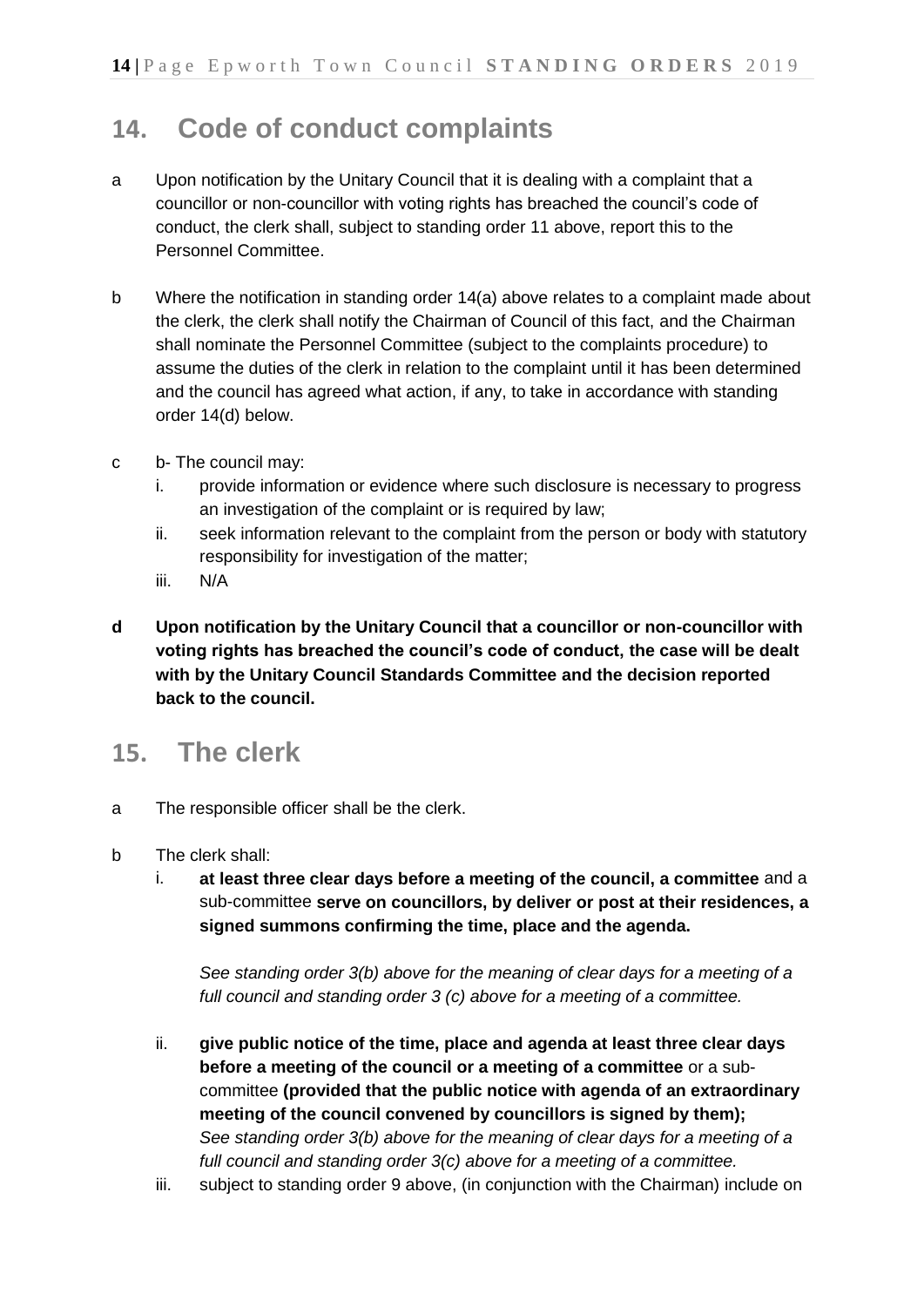the agenda all proposals in the order received unless a councillor has given written notice at least 3 days before the meeting confirming his withdrawal of it;

- iv. **convene a meeting of full council for the election of a new Chairman of the Council, occasioned by a casual vacancy in his office;**
- v. facilitate inspection of the minute book by local government electors;
- vi. receive and retain copies of byelaws made by other local authorities;
- vii. retain acceptance of office forms from councillors;
- viii. retain a copy of every councillor's register of interests;
- ix. assist with responding to requests made under the Freedom of Information Act 2000 and Data Protection Act 1998 (as amended), in accordance with and subject to the council's policies and procedures relating to the same;
- x. receive and send general correspondence and notices on behalf of the council except where there is a resolution to the contrary;
- xi. manage the organisation, storage of, access to and destruction of information held by the council in paper and electronic form in accordance with policies and procedures.
- xii. arrange for legal deeds to be executed; *See also standing order 22 below.*
- xiii. arrange or manage the prompt authorisation, approval, and instruction regarding any payments to be made by the council in accordance with the council's financial regulations;
- xiv. record every planning application notified to the council and the council's response to the local planning authority.
- xv. refer a planning application received by the council to the Committee Chairman within two working days of receipt to facilitate an extraordinary meeting if the nature of a planning application requires consideration before the next ordinary meeting of the committee;
- xvi. manage access to information about the council via the publication scheme; and in accordance with policies and procedures.
- xvii. retain custody of the seal of the council (if any) which shall not be used without a resolution to that effect.

*See also standing order 22 below.*

## **16. Responsible Financial Officer**

a The clerk is the Responsible Financial Officer.

## **17. Accounts and accounting statements**

- a "Proper practices" in standing orders refer to the most recent version of Governance and Accountability for Local Councils – a Practitioners' Guide.
- b All payments by the council shall be authorised, approved and paid in accordance with the law, proper practices and the council's financial regulations.
- c The Responsible Financial Officer shall supply to each councillor as soon as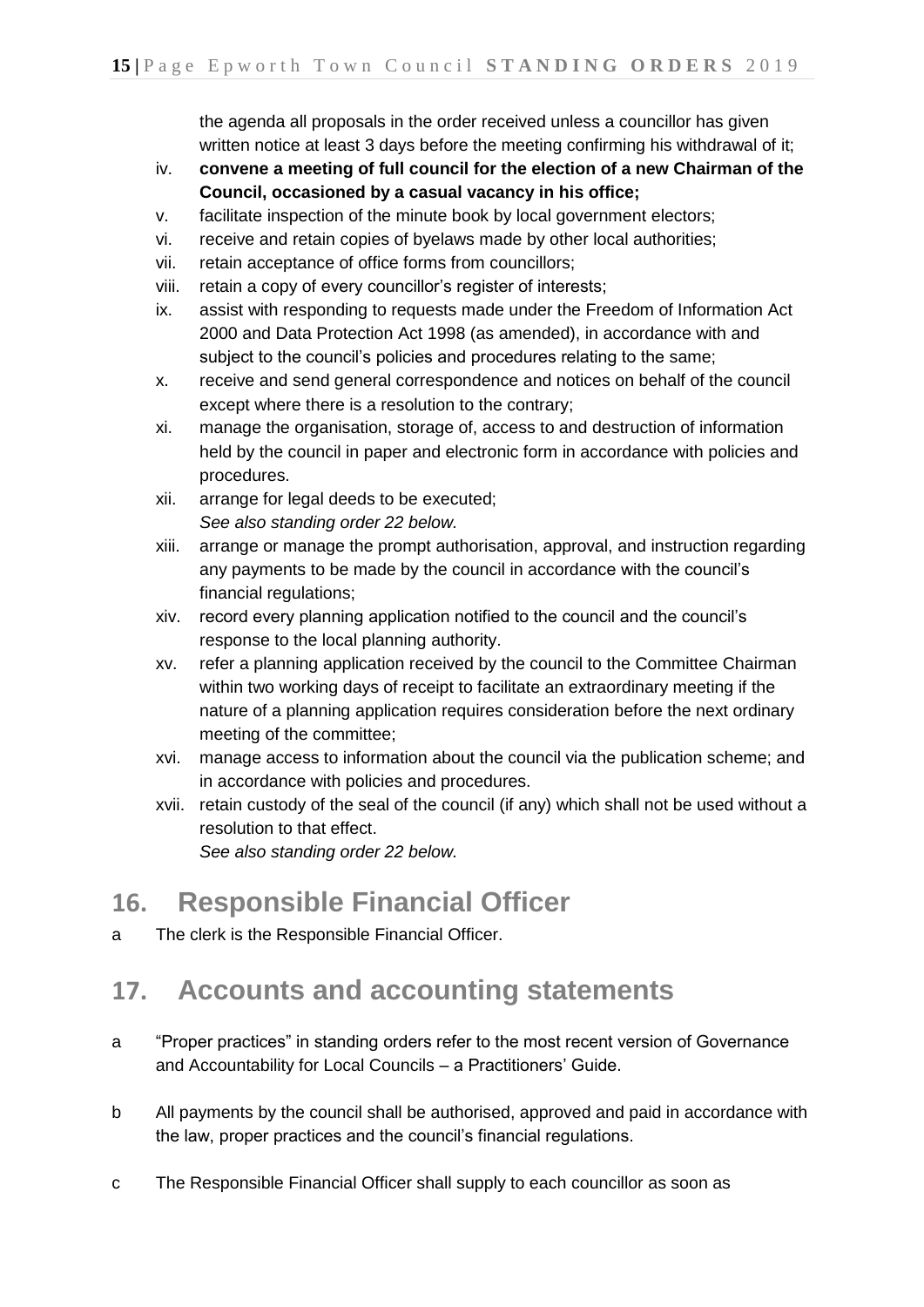practicable after 30 June, 30 September and 31 December in each year a statement to summarise:

- i. the council's receipts and payments for each quarter;
- ii. the council's aggregate receipts and payments for the year to date;
- iii. the balances held at the end of the quarter being reported

and which includes a comparison with the budget for the financial year and highlights any actual or potential overspends.

- d As soon as possible after the financial year end at 31 March, the Responsible Financial Officer shall provide:
	- i. each councillor with a statement summarising the council's receipts and payments for the last quarter and the year to date for information; and
	- ii. to the full council the accounting statements for the year in the form of Section 1 of the annual return, as required by proper practices, for consideration and approval.
- e The year-end accounting statements shall be prepared in accordance with proper practices and applying the form of accounts determined by the council (receipts and payments, or income and expenditure) for a year to 31 March. A completed draft annual return shall be presented to each councillor before the end of the following month of May. The annual return of the council, which is subject to external audit, including the annual governance statement, shall be presented to council for consideration and formal approval before 30 June.

## **18. Financial controls and procurement**

- a The council shall consider and approve financial regulations drawn up by the Responsible Financial Officer, which shall include detailed arrangements in respect of the following:
	- i. the keeping of accounting records and systems of internal controls;
	- ii. the assessment and management of financial risks faced by the council;
	- iii. the work of the independent internal auditor in accordance with proper practices and the receipt of regular reports from the internal auditor, which shall be required at least annually;
	- iv. the inspection and copying by councillors and local electors of the council's accounts and/or orders of payments; and
	- v. procurement policies for contracts of all levels (subject to standing order 18(c) below) and requirements under the Public Contract Regulations 2015.
- b Financial regulations shall be reviewed regularly and at least annually for fitness of purpose.
- **c Financial regulations shall confirm that a proposed contract for the supply of goods, materials, services and the execution of works with an estimated value in**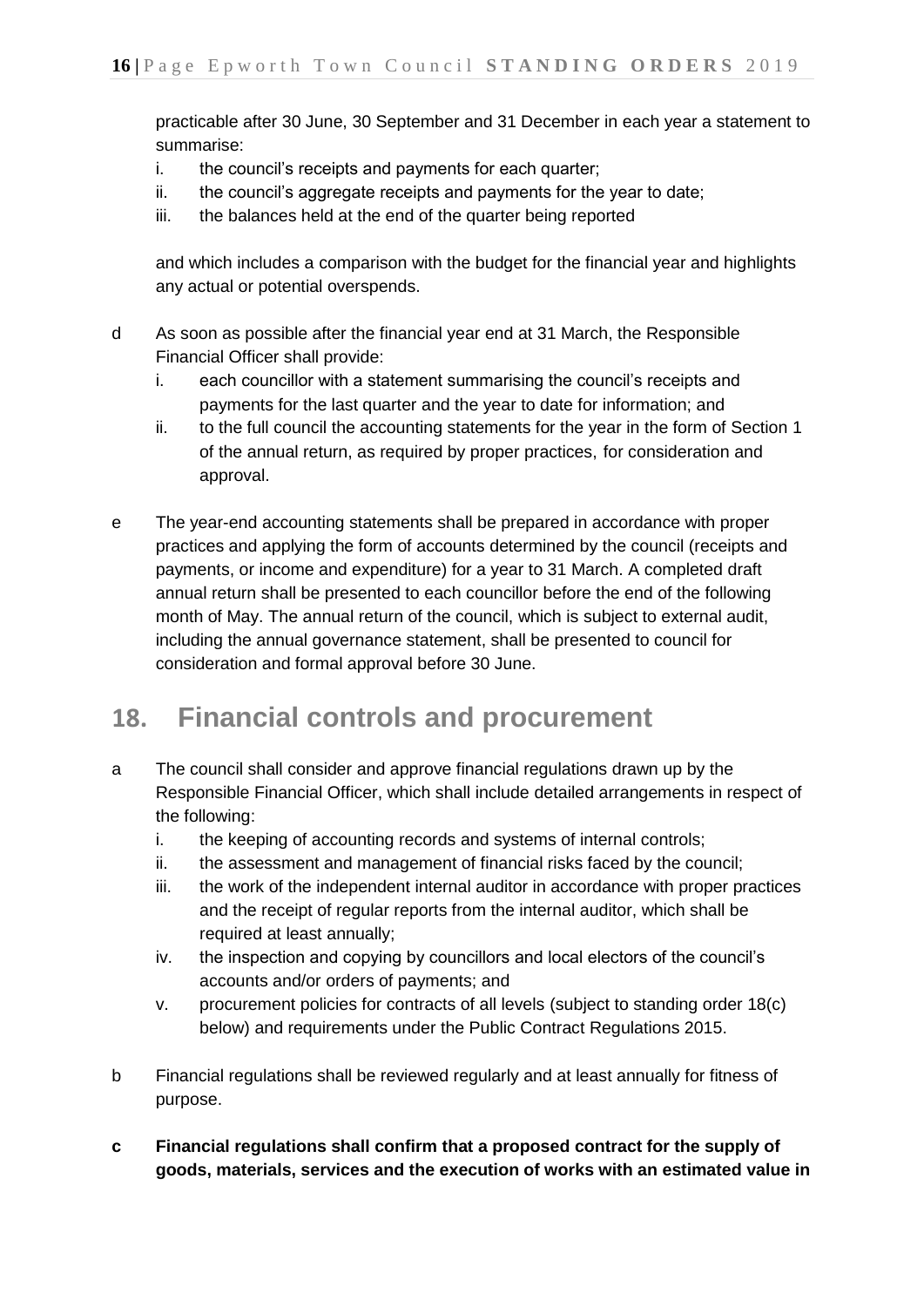**excess of £25,000 shall satisfy the requirements of the Public Contract Regulations 2015 and will be procured on the basis of a formal tender as summarised in standing order 18(d) below. The council will advertise the contract opportunity on the Contract Finder website.**

- d Subject to additional requirements in the financial regulations of the council, the quotation process for contracts for the supply of goods, materials, services or the execution of works shall include, as a minimum, the following steps:
	- i. a specification for the goods, materials, services or the execution of works shall be drawn up;
	- ii. an invitation to quote shall be drawn up to confirm (i) the council's specification (ii) the time, date and address for the submission of quotations (iii) the prohibition on prospective contractors contacting councillors or staff to encourage or support their quotation outside the prescribed process;
	- iii. the invitation to quote shall be advertised in any manner that is appropriate;
	- iv. quotations are to be submitted in writing or via e-mail addressed to the clerk;
	- v. quotations shall be opened by the clerk ideally in full council OR in the presence of at least one councillor after the deadline for submission of quotations has passed;
	- vi. quotations are to be reported to and considered by the appropriate meeting of the council.
- e The council is not bound to accept the lowest value tender.
- f **Where the value of a contract is likely to exceed £172,514 (or other threshold specified by the Office of Government Commerce from time to time) the council must comply with the Public Contracts Regulations 2015 and where applicable, the Utilities Contracts Regulations 2006 (SI No. 6, as amended). If the Regulations apply to the contract the council must comply with EU procurement rules.**

## **19. Handling staff matters**

- a A matter personal to a member of staff that is being considered by a meeting of council OR the personnel committee is subject to standing order 11 above.
- b Subject to the council's policy regarding absences from work, the clerk shall notify the chairman of the personnel committee or, if he or she, is not available, the chairman of the council of absence occasioned by illness or other reason and that person shall report such absence to personnel committee at its next meeting.
- c The personnel committee shall conduct a review of the performance and annual appraisal of the work of the clerk. The reviews and appraisal shall be reported verbally to full council and subject to approval by resolution by the council.
- d Grievance matters, will be dealt with in accordance with the council's Grievance policy.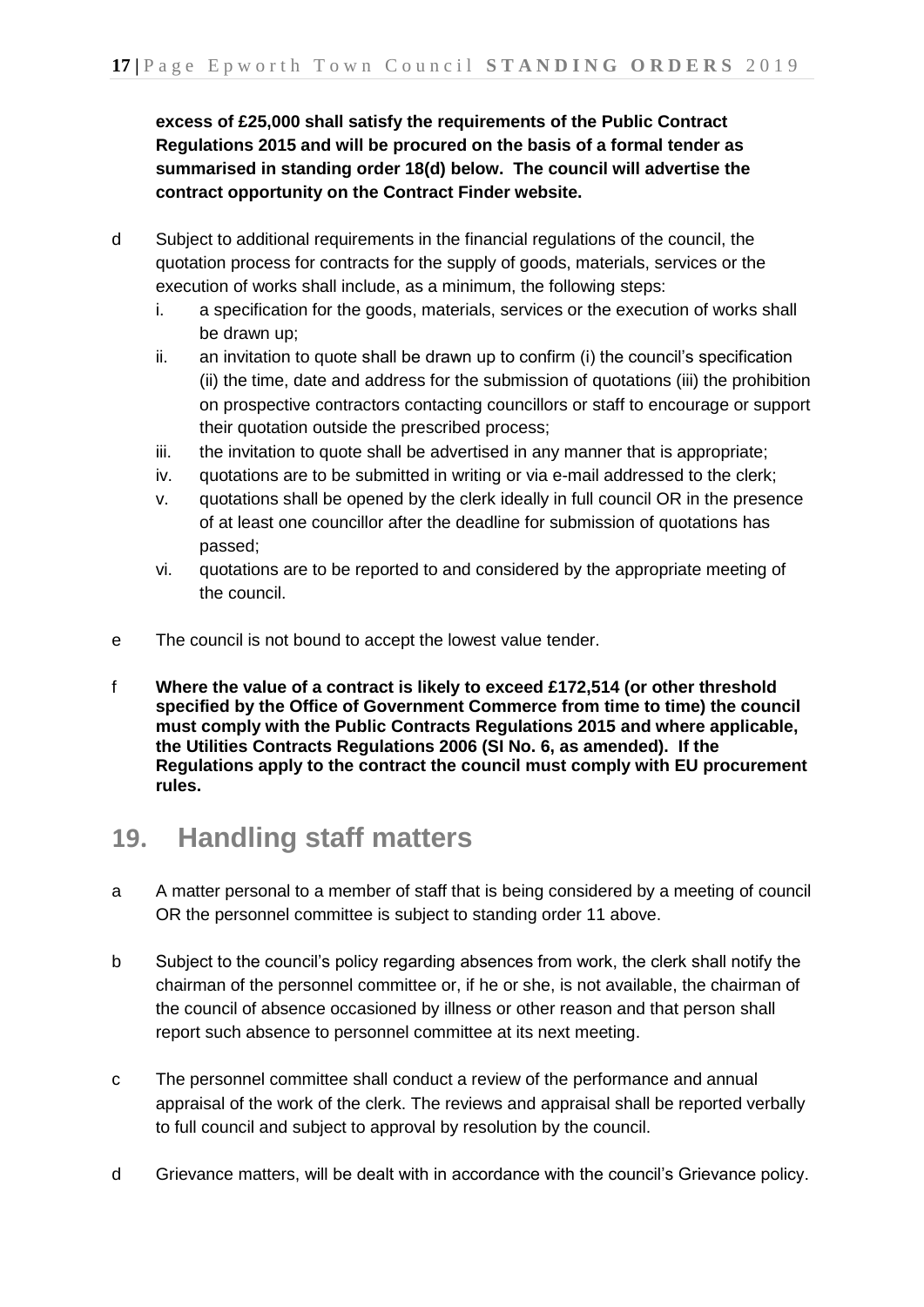- e Subject to the council's policy regarding the handling of Grievance matters, if an informal or formal grievance matter raised by the clerk relates to any member of the personnel committee or of the council this shall be communicated to another member of the personnel committee and shall be reported back and progressed by resolution of the council.
- f Any persons responsible for all or part of the management of staff shall treat the written records of all meetings relating to their performance, capabilities, grievance or disciplinary matters as confidential and secure and shall keep all written records relating to employees secure. All paper records shall be secured and locked and electronic records shall be password protected.
- g Only the personnel committee with line management responsibilities shall have access to staff records referred to in standing orders 19(f) above if so justified.
- h Access and means of access by keys and/or computer passwords to records of employment referred to in standing orders 19(f) above shall be provided only to the Chairman of the personnel committee or in their absence, The Chairman of the council.

## **20. Requests for information**

- a Requests for information held by the council shall be handled in accordance with the council's policy in respect of handling requests under the Freedom of Information Act 2000 and the Data Protection Act 1998 (as amended).
- b Correspondence from, and notices served by, the Information Commissioner shall be referred by the clerk to the council. The council shall have the power to do anything to facilitate compliance with the Freedom of Information Act 2000.

## **21. Relations with the press/media**

a Requests from the press or other media for an oral or written comment or statement from the Council, its councillors or staff shall be handled in accordance with the Council's policy in respect of dealing with the press and/or other media.

## **22. Execution and sealing of legal deeds**

- a A legal deed shall not be executed on behalf of the council unless authorised by a resolution.
- **b Subject to standing order 22(a) above, the council's common seal shall alone be used for sealing a deed required by law. It shall be applied by the clerk in the**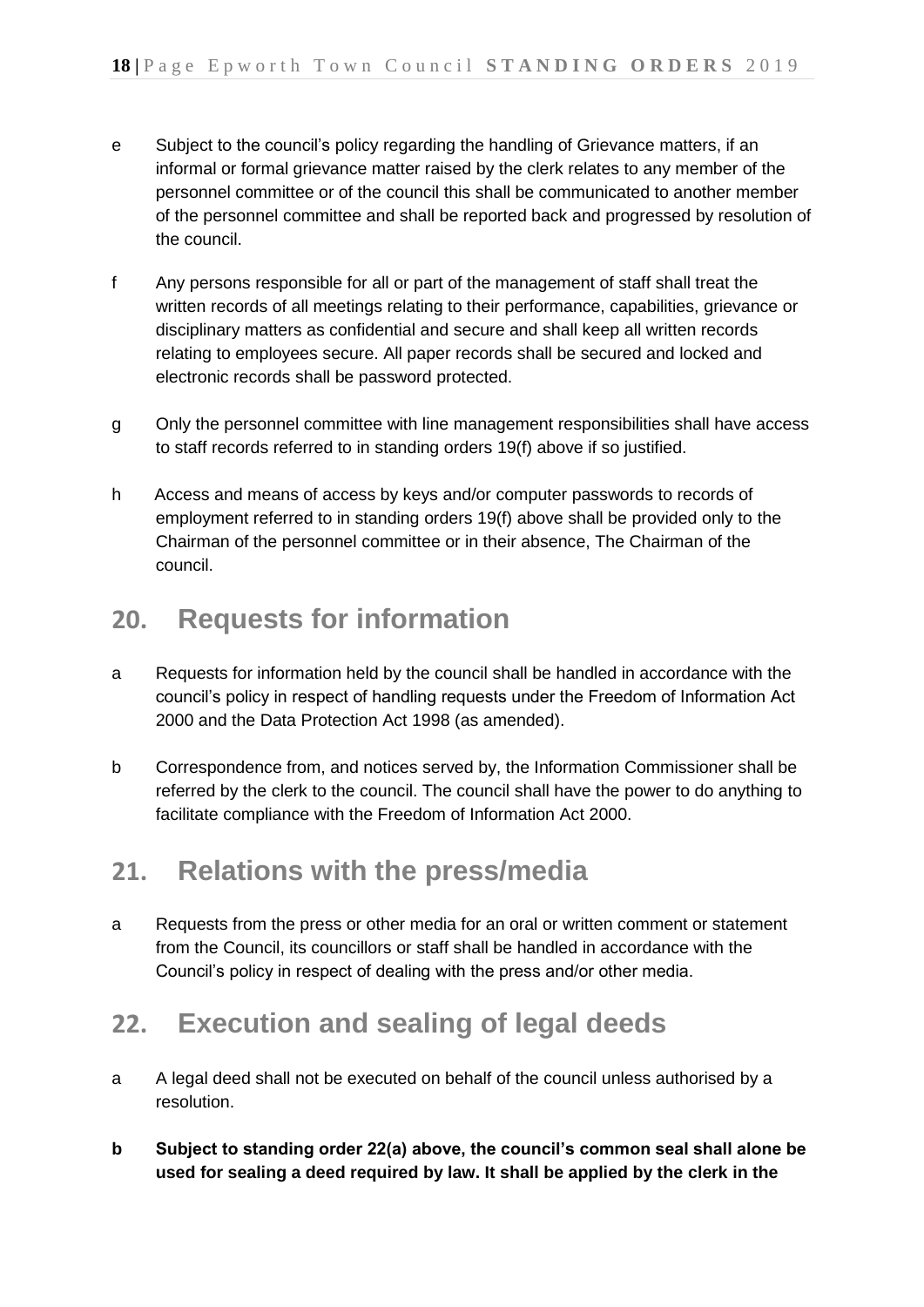**presence of two councillors who shall sign the deed as witnesses.** *The above is applicable to a council with a common seal.*

## **23. Communicating with Unitary councillors**

- a An invitation to attend a meeting of the council shall be sent, together with the agenda, to the ward councillor(s) of the Unitary Council representing the area of the council.
- b Unless the council determines otherwise, a copy of each letter sent to the Unitary Council shall be sent to the ward councillor(s) representing the area of the council.

## **24. Restrictions on councillor activities**

- **a. Unless authorised by a resolution, no councillor shall:**
	- **i. formally inspect any land and/or premises which the council has a right or duty to inspect; or**
	- **ii. issue orders, instructions or directions.**

## **25 RESPONSIBILITIES UNDER DATA PROTECTION LEGISLATION**

(Below is not an exclusive list).

*See also standing order 11.*

- **a** The Council may appoint a Data Protection Officer.
- **b The Council shall have policies and procedures in place to respond to an individual exercising statutory rights concerning his personal data.**
- **c The Council shall have a written policy in place for responding to and managing a personal data breach.**
- **d The Council shall keep a record of all personal data breaches comprising the facts relating to the personal data breach, its effects and the remedial action taken.**
- **e The Council shall ensure that information communicated in its privacy notice(s) is in an easily accessible and available form and kept up to date.**
- **f The Council shall maintain a written record of its processing activities.**

# **26 Standing orders generally**

a All or part of a standing order, except one that incorporates mandatory statutory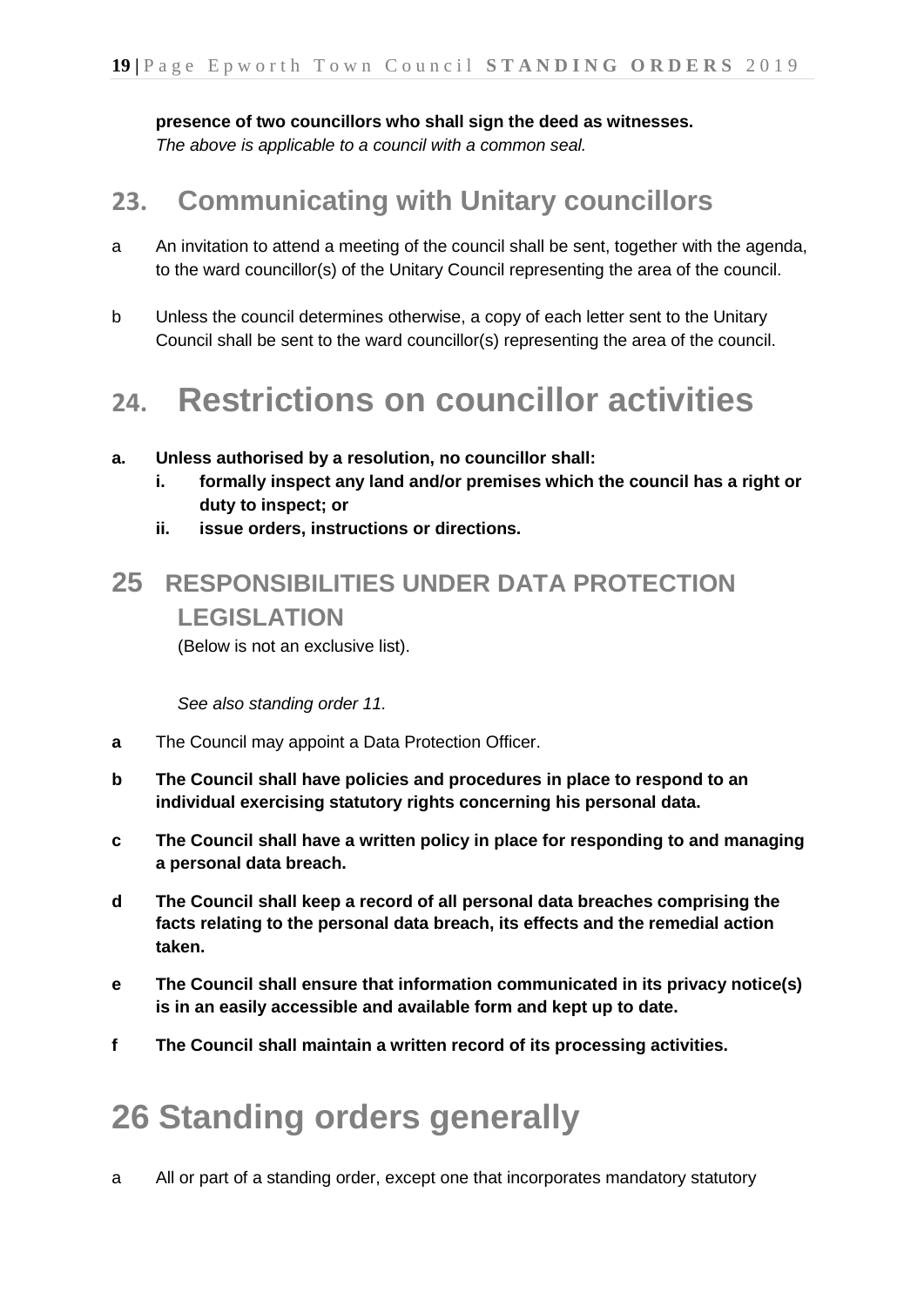requirements, may be suspended by resolution in relation to the consideration of an item on the agenda for a meeting.

- b A proposal to add to or vary or revoke one or more of the council's standing orders, except one that incorporates mandatory statutory requirements, shall be proposed by a special proposal, the written notice by at least 8 councillors to be given to the clerk in accordance with standing order 9 above.
- c The clerk shall provide a copy of the council's standing orders to a councillor as soon as possible after he has delivered his acceptance of office form.
- d The decision of the chairman of a meeting as to the application of standing orders at the meeting shall be final.

#### **Appendix 1**

#### **EPWORTH TOWN COUNCIL**

#### **CODE OF CONDUCT**

#### **From the Code of Conduct for North Lincolnshire Council**

#### **1. INTRODUCTION**

- 1.1 This Code of Conduct ('Code') has been adopted by Epworth Town Council ('The Council') as required by Section 27 of the Localism Act 2011 ('Act').
- 1.2 The Council has a statutory duty under the Act to promote and maintain high standards of conduct by its Members.
- 1.3 This Code is not intended to be an exhaustive list of all the obligations that are placed on Members. It is the responsibility of individual Members to comply with the provisions of the Code as well as such other legal obligations as may apply from time to time. Members should also comply with the following "Nolan" principles:
	- **Selflessness Integrity Objectivity** Accountability **Openness** Honesty Leadership

#### **2. WHO DOES THIS CODE APPLY TO AND WHEN DOES IT APPLY?**

2.1 This Code applies to all Members of the Council and to all co-opted Members of any committee, sub-committee or Working Group of the Council.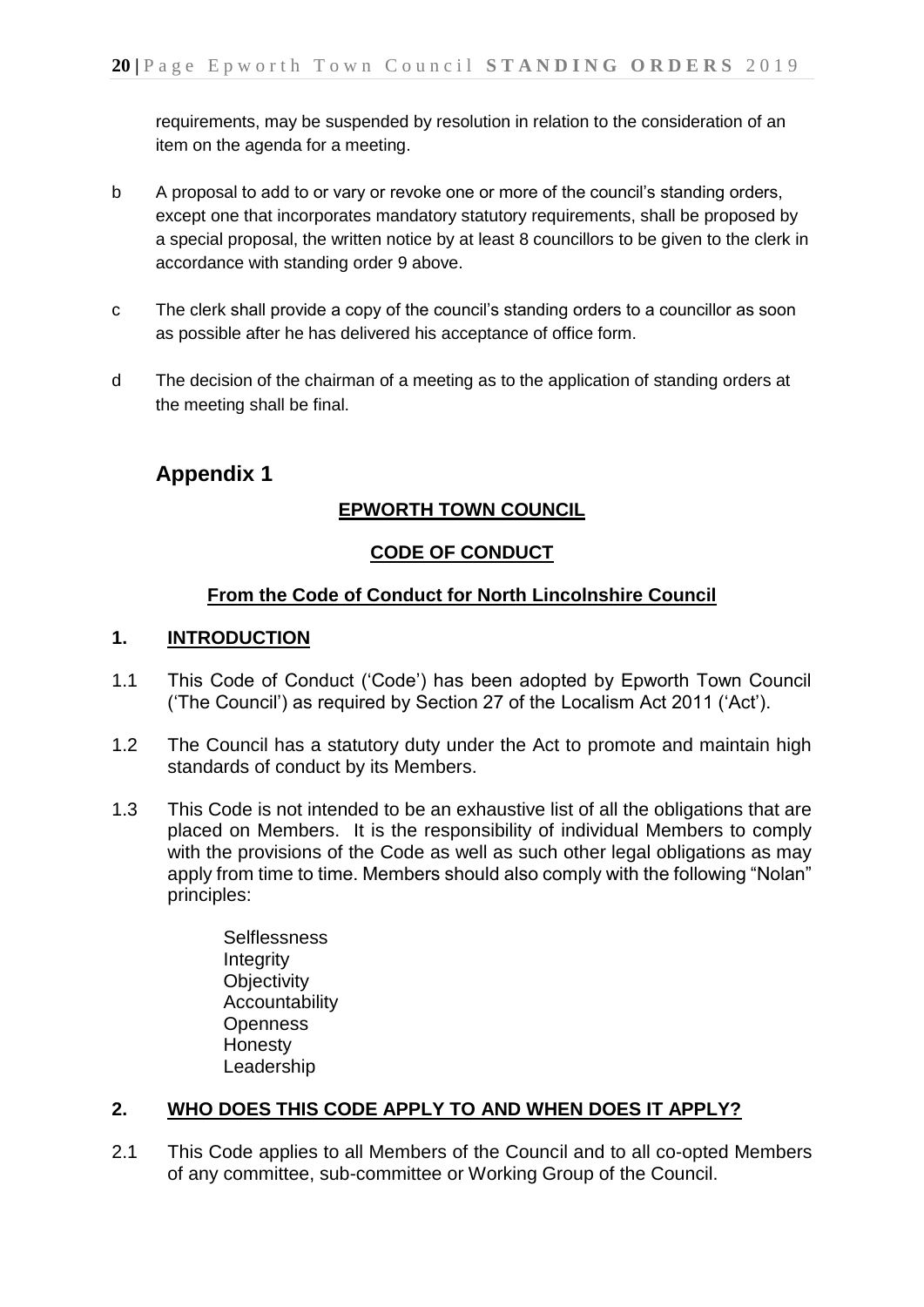- 2.2 This Code applies whenever a person is acting in his/her official capacity as a Member of the Council or co-opted Member in the conduct of the Council's business, or acting as a representative of the Council, including -
	- 2.2.1 at meetings of the Council, its Committees, Sub-Committees and working Groups;
	- 2.2.2 when acting as a representative of the Council;
	- 2.2.3 in discharging their functions as a member of the Council;
	- 2.2.4 at briefing meetings with officers from other Authorities
	- 2.2.5 at site visits.
- 2.3 Any allegation received by the Council or referred to North Lincolnshire Council that a Member has failed to comply with this Code will be dealt with under the Arrangements the Council will adopt for such purposes.

#### **3. WHAT STANDARDS OF CONDUCT ARE MEMBERS EXPECTED TO OBSERVE?**

- 3.1 You must treat others with respect and courtesy.
- 3.2 You must not bully or intimidate any person.
- 3.3 You must not do anything which may cause the Council to breach any equality laws.
- 3.4 You must not conduct yourself in a manner which could reasonably be regarded as bringing the Council, or your office as a Member of the Council, into disrepute.
- 3.5 You must not knowingly prevent, or attempt to prevent, another person from gaining access to information to which they are entitled by law.
- 3.6 You must act solely in the public interest and not use, or attempt to use, your position as a Member improperly to confer or secure for yourself or any other person an advantage or disadvantage.
- 3.7 You must not do anything which compromises, or is likely to compromise, the impartiality of those who work for, or on behalf of, the Council.
- 3.8 You must only use, or authorise the use of, the Council's resources for proper purposes (regard being had to any applicable Local Authority Code of Publicity) and in accordance with the Council's procedural and policy requirements.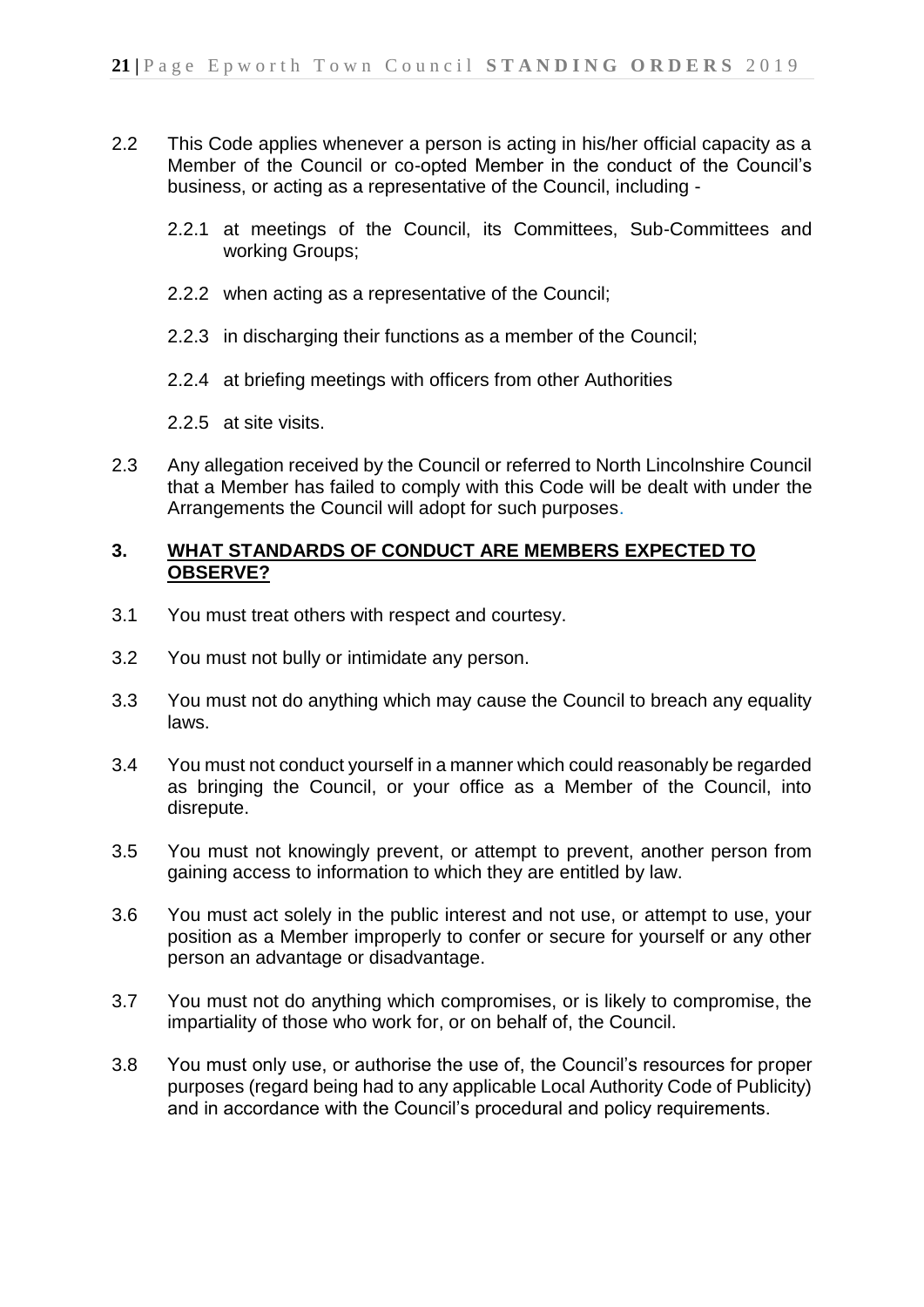- 3.9 You must not disclose information which is given to you in confidence, or information which you believe, or ought to be aware, is of a confidential nature, except where:
	- 3.9.1 you have the consent of the person authorised to give it;
	- 3.9.2 you are required to do so by law;
	- 3.9.3 the disclosure is made to a third party for the purpose of obtaining professional legal advice provided that the third party agrees not to disclose the information to any other person; or
	- 3.9.4 the disclosure is reasonable in the public interest, made in good faith, and that you have consulted the clerk.

#### **4. DISCLOSABLE PECUNIARY INTERESTS ('DPI')**

4.1 You have a Disclosable Pecuniary Interest (DPI) in any business of the Council if that interest falls under any of the descriptions at Appendix 1 of this Code.

#### **Disclosure Requirement**

- 4.2 You must, within 28 days of 1st July 2012 or of taking office as a Member or co-opted Member (where that is later), notify North Lincolnshire Council's Monitoring Officer (via the clerk) of any DPI as defined in Regulations made by the Secretary of State and set out in Appendix 1 of this Code, where the DPI is yours or your partner's (which means spouse or civil partner, a person with whom you are living with as husband or wife or a person with whom you are living with as civil partners). You must also notify the Monitoring Officer (via the clerk) in writing within 28 days of becoming aware of any change in respect of your DPIs.
- 4.3 You must make verbal declaration of the existence and nature of any DPI at any meeting of the Council at which you are present at which an item of business which affects or relates to the subject matter of that interest is under consideration, at or before the consideration of the item of business or as soon as the interest becomes apparent. Where the interest is deemed a "sensitive interest" (see paragraph 4.5), you need only declare the existence of the DPI but not the detail.
- 4.4 If you are present at a meeting of the Council, or any committee, subcommittee, or Working Group of the Council, and you have a DPI in any matter to be considered or being considered at the meeting, unless a dispensation has been granted,
	- 4.4.1 you must not participate in any discussion of the matter at the meeting.
	- 4.4.2 you must not participate in any vote taken on the matter at the meeting.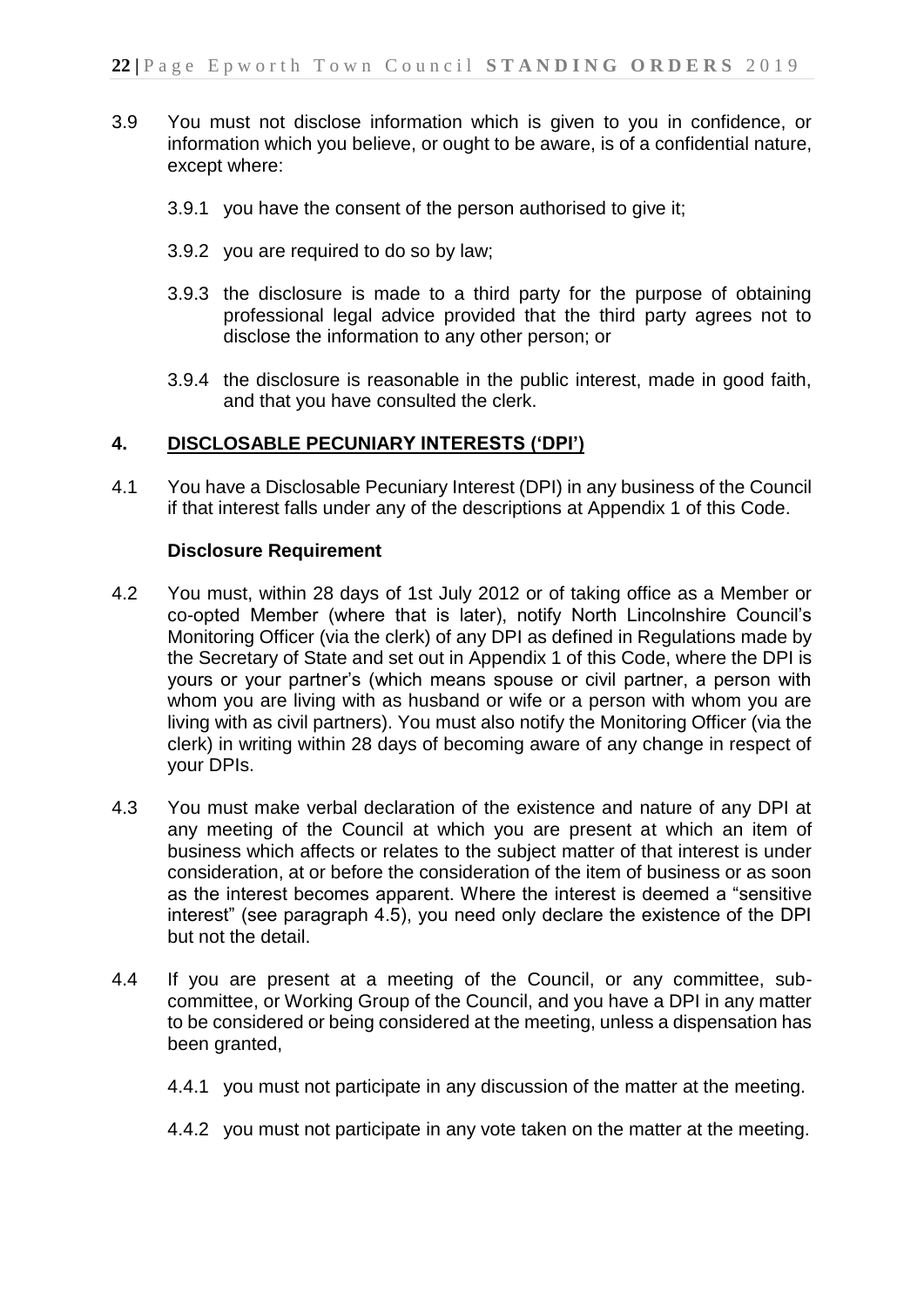- 4.4.3 you must withdraw from the room or chamber whilst the matter is being discussed and voted on.
- 4.4.4 if the interest is not registered and is not the subject of a pending notification, you must notify the Monitoring Officer (via the clerk) of the interest within 28 days.

#### **Sensitive Interest**

4.5 Where you consider that disclosure of the details of a DPI could lead to you, or a person connected with you, being subject to violence or intimidation, and the Monitoring Officer agrees, if the interest is entered on the register, copies of the register that are made available for inspection and any published version of the register will exclude details of the interest, but may state that you have a DPI, the details of which are withheld under Section 32(2) of the Act.

#### **5. CRIMINAL SANCTIONS RELATING TO DISCLOSABLE PECUNIARY INTERESTS**

- 5.1 A Member commits a criminal offence if, without reasonable excuse, you
	- 5.1.1 fail to notify the Monitoring Officer (via the clerk) of any DPI within 28 days of election;
	- 5.1.2 fail to disclose a DPI at a meeting if it is not on the register;
	- 5.1.3 fail to notify the Monitoring Officer (via the clerk|) within 28 days of a DPI that is not on the register that you have disclosed to a meeting;
	- 5.1.3 participate in any discussion or vote on a matter in which you have a DPI
	- 5.1.4 Note: refers to NLC officers with executive powers therefore N/A Epworth Town Council
	- 5.1.5 knowingly or recklessly provide information that is false or misleading in notifying the Monitoring Officer (via the clerk) of a DPI or in disclosing such interest to a meeting.
- 5.2 The criminal penalties available to a court are to impose a fine not exceeding level 5 on the standard scale and disqualification from being a Councillor for a maximum of 5 years.

#### **6. PERSONAL INTERESTS**

- 6.1 You have a personal interest in any business of the Council where either it relates to or is likely to affect -
	- 6.1.1 any body of which you are a member or in a position of general control or management and to which you are appointed or nominated by the Council;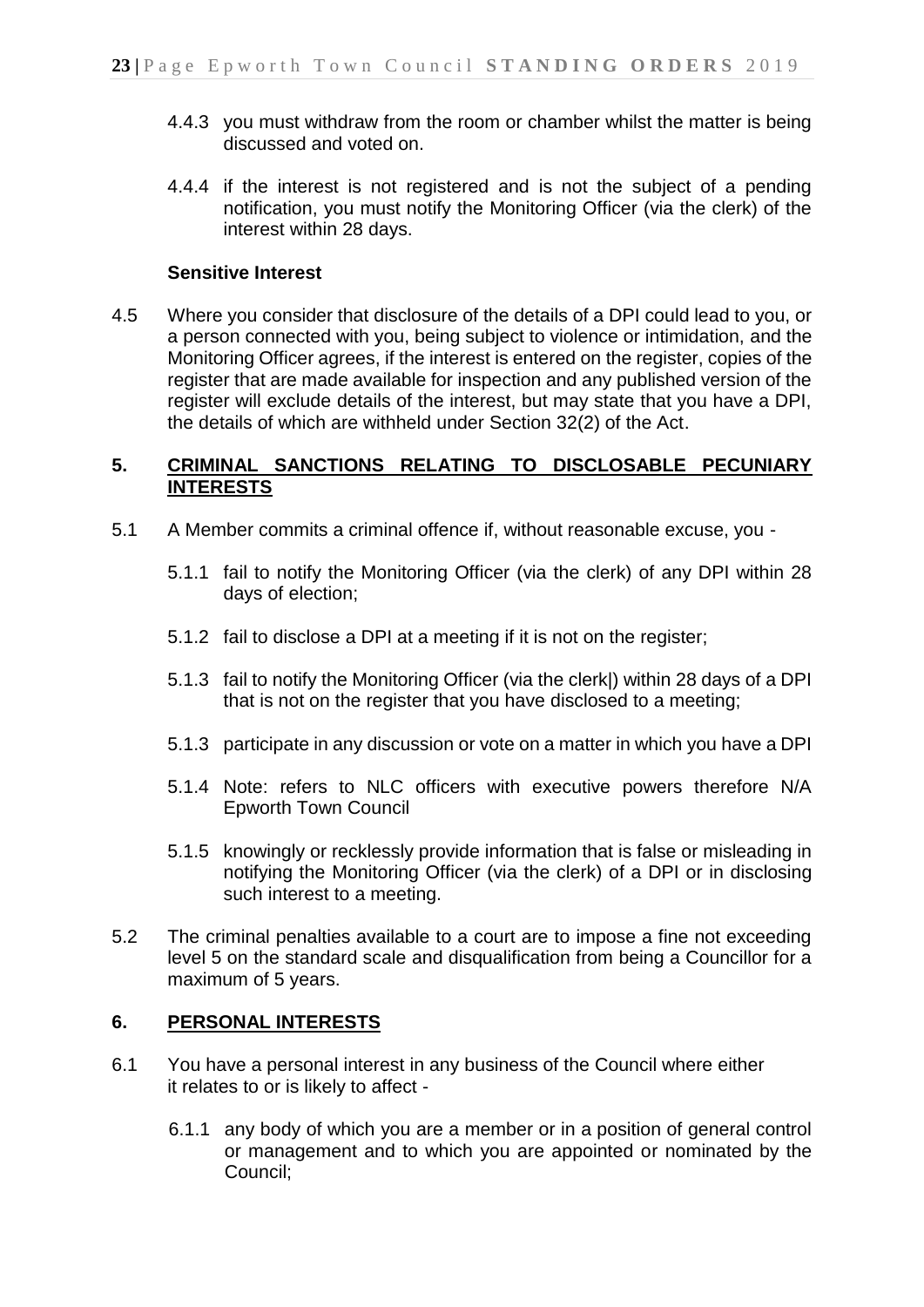6.1.2 any body -

exercising functions of a public nature;

directed to charitable purposes; or

one of whose principal purposes includes the influence of public opinion or policy (including any political party or trade union), of which you are a member or in a position of general control or management.

- 6.1.3 the interests of any person from whom you have received a gift or hospitality with an estimated value of at least £25.
- 6.2 You have a personal interest in any business of the Council where a decision in relation to that business might reasonably be regarded as affecting your wellbeing or financial position or the well-being or financial position of a *relevant person* to a greater extent than the majority of other council tax payers, ratepayers or inhabitants of the electoral division or ward, as the case may be, affected by the decision, or relates to or is likely to affect any interests you have registered as a DPI.
- 6.3 A *relevant person* is
	- 6.3.1 a member of your family or any person with whom you have a close association; or
	- 6.3.2 any person or body who employs or has appointed such persons, any firm in which they are a partner, or any company of which they are directors;
	- 6.3.3 any person or body in whom such persons have a beneficial interest in a class of securities exceeding the nominal value of £25,000; or
	- 6.3.4 any body of a type described in sub-paragraphs 6.1.1 and 6.1.2.

#### **Disclosure Requirement**

- 6.4 If you have a personal interest as defined in paragraph 6.1, you must, within 28 days of 1st July 2012 or of taking office as a Member or co-opted Member (where that is later), notify North Lincolnshire Council's Monitoring Officer (via the clerk) in writing of such interest. You must also notify the Monitoring Officer (via the clerk) in writing within 28 days of becoming aware of any change in respect of your personal interests defined in paragraph 6.1.
- 6.5 Subject to paragraph 6.6, you must make a verbal declaration of the existence and nature of any personal interest you have under this paragraph, at any meeting of the Council at which you are present at which an item of business which affects or relates to the subject matter of that interest is under consideration, at or before the consideration of the item of business or as soon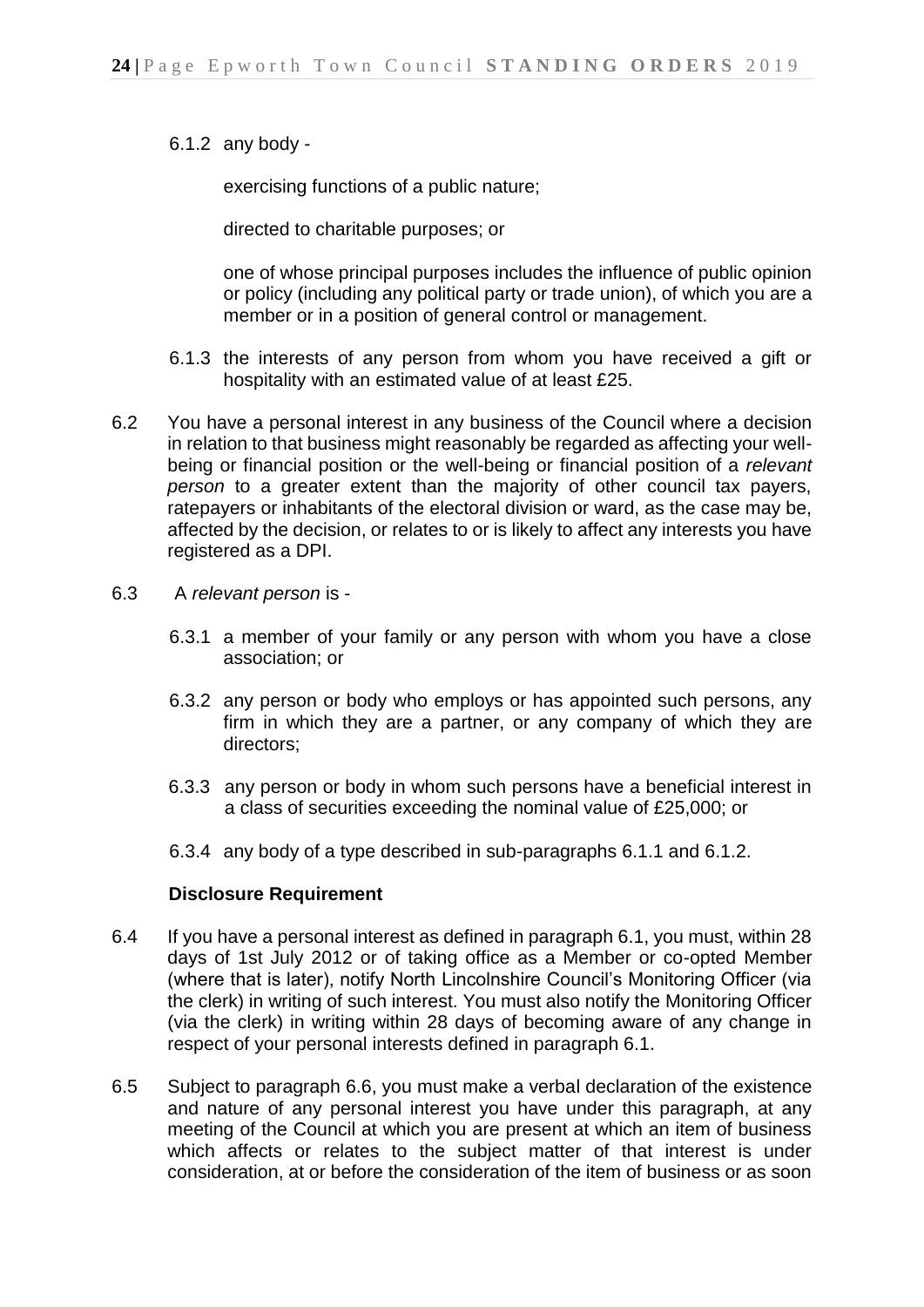as the interest becomes apparent. Where the interest is deemed a "sensitive interest" (see paragraph 4.5), you need only declare the existence of the interest but not the detail.

- 6.6 Where you have a personal interest in any business of the Council which relates to or is likely to affect a body defined in paragraphs 6.1.1 and 6.1.2 you need only disclose to the meeting the existence and nature of that interest when you address the meeting on that business.
- 6.7 Having disclosed a personal interest and providing it is not a prejudicial interest, you may still continue to participate and vote on the matter at that meeting.
- 6.8 Where you have a personal interest in any business of the Council and you have made an executive decision in relation to that business, you must ensure that any written statement of that decision records the existence and nature of that interest.

#### **7. PREJUDICIAL INTERESTS**

- 7.1 Where you have a personal interest in any business of the Council you also have a prejudicial interest in that business where the interest is one which a member of the public with knowledge of the relevant facts would reasonably regard as so significant that it is likely to prejudice your judgement of the public interest (unless the matter falls within one of the exempt categories detailed in paragraph 8) and where that business -
	- 7.1.1 affects your financial position or the financial position of a person or body described in paragraph 6.3; or
	- 7.1.2 relates to the determining of any approval, consent, licence, permission or registration in relation to you or any person or body described in paragraph 6.3.

#### **Disclosure Requirement**

- 7.2 Subject to paragraph 7.3, where you have a prejudicial interest in any business of the Council, you must make verbal declaration of the existence and nature of such interest at any meeting at which you are present at which an item of business which affects or relates to the subject matter of that interest is under consideration, at or before the consideration of the item of business or as soon as the interest becomes apparent and, unless a dispensation has been granted, -
	- 7.2.1 you must not participate in any discussion of the matter at the meeting.
	- 7.2.2 you must not participate in any vote taken on the matter at the meeting.
	- 7.2.3 you must, unless paragraph 7.3 applies, withdraw from the room or chamber whilst the matter is being discussed and voted on.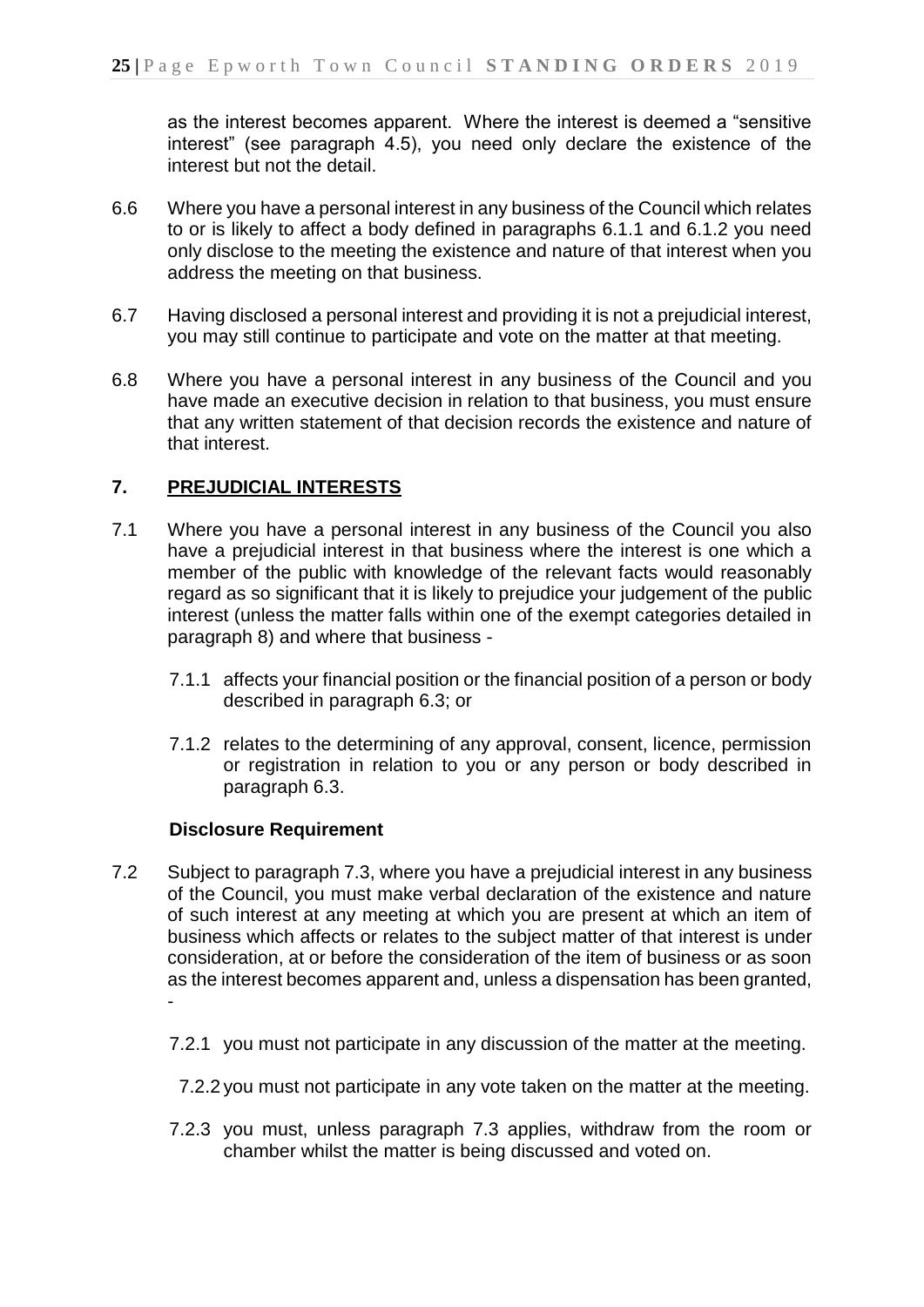7.3 Where you have a prejudicial interest in any business of your Council, you may attend a meeting but only for the purpose of making representations, answering questions or giving evidence relating to the business, provided that the public are also allowed to attend the meeting for the same purpose, whether under a statutory right or otherwise and you leave the room or chamber where the meeting is held immediately after making representations, answering questions or giving evidence.

#### **8. EXEMPT CATEGORIES**

- 8.1 Subject to you disclosing the interest at the meeting, you may attend a meeting and vote on a matter where you have a prejudicial interest that relates to the functions of the Council in respect of -
	- 8.1.1 an allowance, payment or indemnity given to Members;
	- 8.1.2 any ceremonial honour given to Members; and
	- 8.1.3 setting or a precept under the Local Government Finance Act 1992.

#### 9. **OVERVIEW AND SCRUTINY COMMITTEES** N/A to Epworth Town Council

#### 10. **REGISTER OF INTERESTS**

- 10.1 Any interests notified to the North Lincolnshire Council Monitoring Officer (via the clerk) will be included in the register of members' interests. A copy of this register will be available for public inspection and will be published on the North Lincolnshire Council's website.
- 10.2 For the purposes of this Code a DPI is the subject of a 'pending notification' where it has been notified to the North Lincolnshire Council's Monitoring Officer (via the clerk) but has not yet been entered in the register of members' interests in consequence of that notification.

#### **Appendix 2**

#### **Committee Terms of Reference**

Sections 101 Local Government Act 1972 allows for the discharge of the Council's functions by a Committee, a Sub-Committee or an Officer of the Authority.

Committees shall, at all times, act in accordance with the Council's Standing Orders, Financial Regulations and this Scheme of Delegation where applicable and may only be exercised where sufficient budgetary provision exists or can be varied from within the approved budget of the Committee. The Committees must operate within the statutory framework of powers and duties granted by way of rules, regulations, schemes, statutes, by-laws or orders made and with any directions given by the Council from time to time.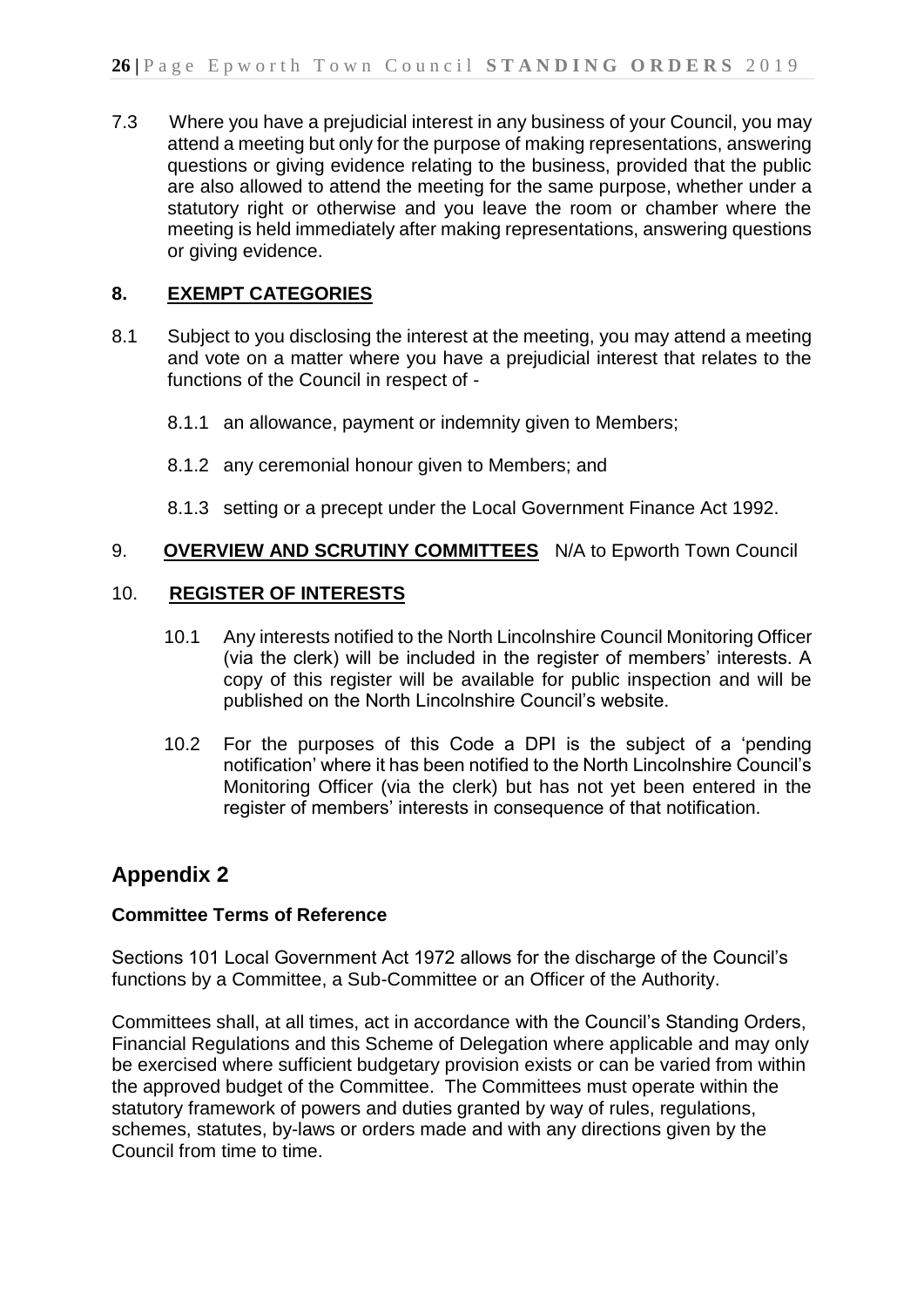Committees, unless the Council otherwise directs, may arrange to devolve any of its functions to the Officer of the Council (the Clerk).

Committees shall appoint a Chairman at their first meeting following the Annual Meeting of Council.

Committees shall meet within the timetable approved by the Council at its Annual Meeting.

The Minutes of the Committee Meetings shall be presented to the next meeting of Council for adoption.

Meetings shall be open to the public, although the Committee may resolve to exclude the press and public under S1 Public Bodies (Admission to Meetings) Act 1960 when confidential matters deemed not in the public interest are to be discussed – with the exception of the Personnel Committee.

All members of the Council shall receive agendas and supporting papers of Council and all Committees by e-mail (hard copies will be provided to those councillors not on email) except where it is not appropriate*. (With the exception of Personnel, where only the members shall receive correspondence and coloured papers will be handed out in person only and returned back to the Clerk*). Members not on a committee will be treated as if they were members of the public in meetings.

Minutes of Committee Meetings shall be taken by the clerk and posted onto the Council web-site.

#### **Standing Committees of the Council**

- Oversee the work of the clerk on the Council's finances including liaison with Internal and External Auditors and any other outside body deemed necessary
- Maintaining a continuous internal control system
- Oversee the administrative affairs of the Council and other establishment matters
- Liaise with the clerk to Prepare the Council's Annual Financial Plan for the purpose of a Precept being agreed by Full Council
- Scrutiny of the Annual Return (Statement of Accounts) for the purpose of being agreed by Full Council
- Scrutiny of the year end accounts before presentation to Full Council.
- Receiving & considering the reports of the Internal & External Auditor and monitoring the implementation of approved action plans before presentation to Full Council.
- Consider the Corporate Governance of the Council e.g. Risk Management, Insurance etc.
- Consider and determine the Council's obligations with regard to Government initiatives e.g. Quality Status, Power of Well Being (*now overridden by the Localism Act*), Freedom of Information, Data Protection etc. before presentation to Full Council.
- Discuss policy formulation in respect to finance and develop strategies for the delivery of these policies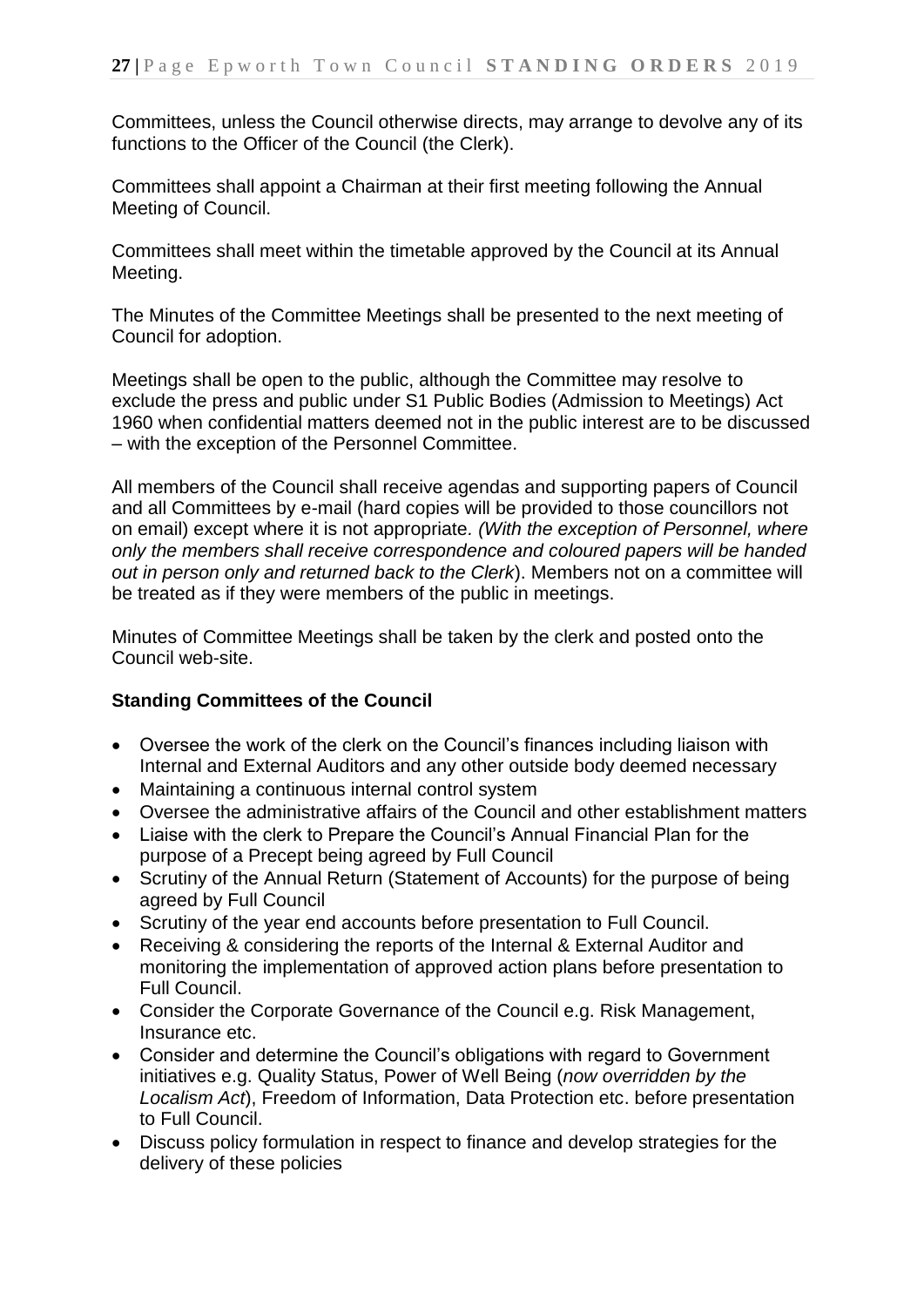- Liaison with specialist consultants, advisors, professional bodies or associations as required to enable the Council to discharge its functions
- Consider ways in which the Council can engage with the electorate and public at large e.g. Media, Website, Newsletters and Annual Reports.
- Any other matter which may be delegated to it by the Council from time to time.

#### **The Committees will refer all matters to the Council for a final decision.**

#### 1. **Cemetery Committee**

The Cemetery Committee shall consist of members of the Council with a **Quorum of 3** and be delegated to make recommendations to Full Council on the following matters:

- Management of the Cemetery with an overview of the remit of the Clerk and Cemetery Lodge buildings and equipment maintenance.
- Overview and checking of Cemetery Management books and records
- Other matters which may be delegated by the Council from time to time.

#### **2. Environment Committee**

The Environment Committee shall consist of members of the Council with a **Quorum of 3** and be delegated to make recommendations to the Council in the following matters. The Committee may co-opt non councillor non-voting members

- Management of the Kings Head Croft (QEII Field) including all grounds (but, excluding the car park) maintenance/improvement works and play equipment
- Environmental Matters e.g. Litter provision and Street furniture.
- Maintenance and upkeep of the equipment used for the hanging baskets
- Carry out such things as are deemed necessary and in accordance with approved policies of the Council, to protect, preserve and enhance the local environment and the amenities and interests of the community
- Any other matter which may be delegated to it by the Council from time to time

#### **3. Personnel Committee**

The **Personnel Committee** shall consist of **"4" members of the Council** with a **Quorum of 3** and have full delegated powers to make decisions on behalf of the Council in the following disciplinary matters:

- Hearings for Grievance and Capability matters in accordance with the Council's Grievance and Disciplinary Procedure.
- To deal with all issues relating to Discipline, Grievance and Capability in accordance with the council's Policies and procedure.
- Hearing any complaints in accordance with the Council's Policies for Handling Complaints, Freedom of Information requests, Data protection and Vexatious **Policies**
- All personnel matters and appraisals relating to the Town Clerk.

The committee will have the power to recommend to full council issues relating to:

Salaries and pensions *(in association with the Finance Committee);*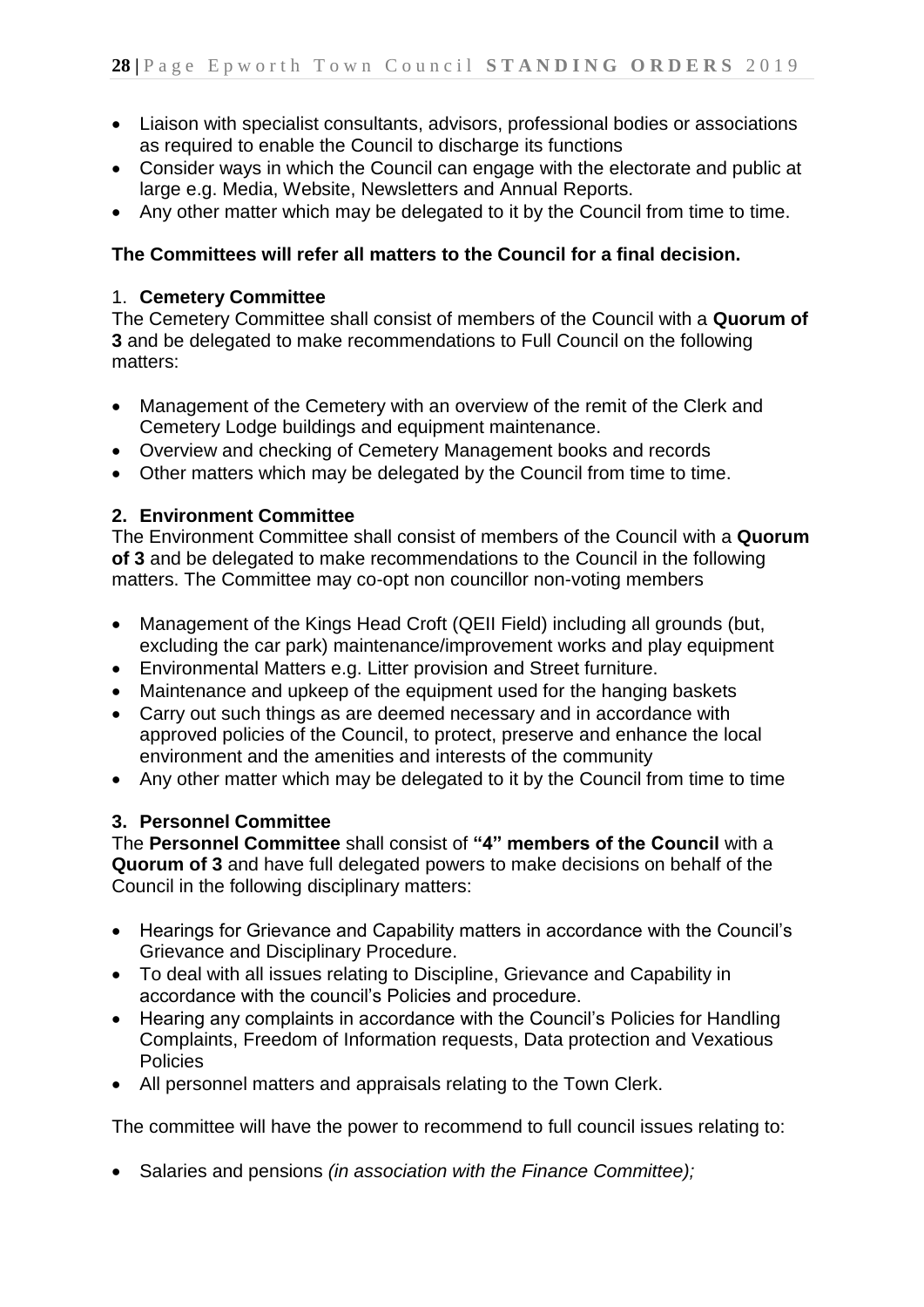- Conditions of Service;
- Staff levels:
- Consideration of staffing reviews.
- Professional development

Any other matter which may be delegated to it by the Council from time to time

**The Committee may refer specific matters to the Council for a final decision if it so wishes**

*It is vital that the Personnel & Grievance Committee keeps confidential its deliberations and decisions in cases of Grievance, Disciplinary and Capability hearings. If an Appeal against a decision is received it must, legally and in the interests of fairness, be heard again by elected members with no prior knowledge of the case. It should be noted that, if an appeals committee cannot be constituted from within the remaining council members then advice will be sought as to the appropriate and lawful means by which the matter may be resolved.* 

*In order to ensure as far as possible that such matters as Appraisal, Grievance, Disciplinary and Capability issues are dealt with professionally and in accordance with Employment legislation, all members of the Personnel & Grievance Committees must agree to undertake training in these matters.*

#### **4. Planning Committee**

The Planning Committee shall consist of members of the Council with a **Quorum of 3** and be delegated to make recommendations to the Council on planning matters. The Committee may co-opt non councillor non-voting members. The Committee shall meet at such times to meet the Planning Authority consultation timetable and to ensure no risk of breach of the Local Government Act 1972 Schedule 12 paragraph39 (1).

| <b>Responsibilities</b>                                                                                     | <b>Powers</b>                                                                                                                                                                                                                                                                                                                                                                | <b>Legal authority</b>                           |
|-------------------------------------------------------------------------------------------------------------|------------------------------------------------------------------------------------------------------------------------------------------------------------------------------------------------------------------------------------------------------------------------------------------------------------------------------------------------------------------------------|--------------------------------------------------|
| To consider planning<br>applications relating to,<br>affecting or impacting<br>on, the parish of<br>Epworth | Committee to have<br>power to resolve<br>decisions other than<br>those which have been<br>"called in" in writing by<br>at least 2 members of<br>the Council - before the<br>agenda is published or if<br>referred by the<br>Committee Chairman,<br>Council Chairman or<br>Clerk and those relating<br>to the conservation area<br>which must be resolved<br>by Full Council. | <b>Local Government Act</b><br>1972, section 101 |
| To consider matters that<br>may be devolved to it,                                                          | Committee to make<br>recommendations to the                                                                                                                                                                                                                                                                                                                                  | <b>Local Government Act</b><br>1972, section 101 |